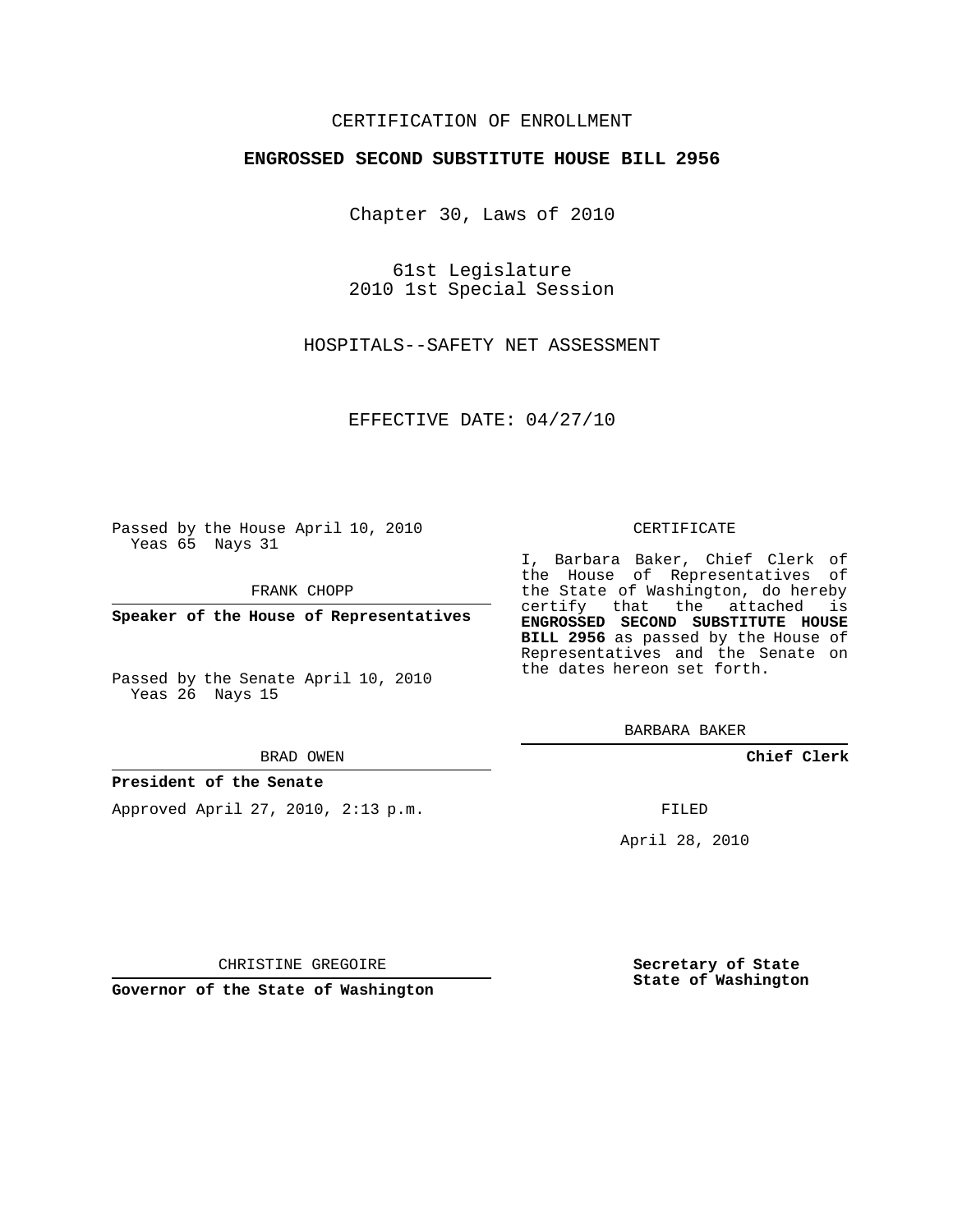# **ENGROSSED SECOND SUBSTITUTE HOUSE BILL 2956** \_\_\_\_\_\_\_\_\_\_\_\_\_\_\_\_\_\_\_\_\_\_\_\_\_\_\_\_\_\_\_\_\_\_\_\_\_\_\_\_\_\_\_\_\_

\_\_\_\_\_\_\_\_\_\_\_\_\_\_\_\_\_\_\_\_\_\_\_\_\_\_\_\_\_\_\_\_\_\_\_\_\_\_\_\_\_\_\_\_\_

## AS AMENDED BY THE SENATE

Passed Legislature - 2010 1st Special Session

## **State of Washington 61st Legislature 2010 Regular Session**

**By** House Ways & Means (originally sponsored by Representatives Pettigrew, Williams, and Maxwell; by request of Governor Gregoire)

READ FIRST TIME 03/01/10.

 AN ACT Relating to a hospital safety net assessment for increased hospital payments to improve health care access for the citizens of Washington; amending 2009 c 564 s 209 (uncodified); reenacting and amending RCW 43.84.092; adding a new section to chapter 70.47 RCW; adding a new chapter to Title 74 RCW; creating a new section; providing an expiration date; and declaring an emergency.

BE IT ENACTED BY THE LEGISLATURE OF THE STATE OF WASHINGTON:

 NEW SECTION. **Sec. 1.** PURPOSE, FINDINGS, AND INTENT. (1) The purpose of this chapter is to provide for a safety net assessment on certain Washington hospitals, which will be used solely to augment funding from all other sources and thereby obtain additional funds to restore recent reductions and to support additional payments to hospitals for medicaid services.

(2) The legislature finds that:

 (a) Washington hospitals, working with the department of social and health services, have proposed a hospital safety net assessment to generate additional state and federal funding for the medicaid program, which will be used to partially restore recent inpatient and outpatient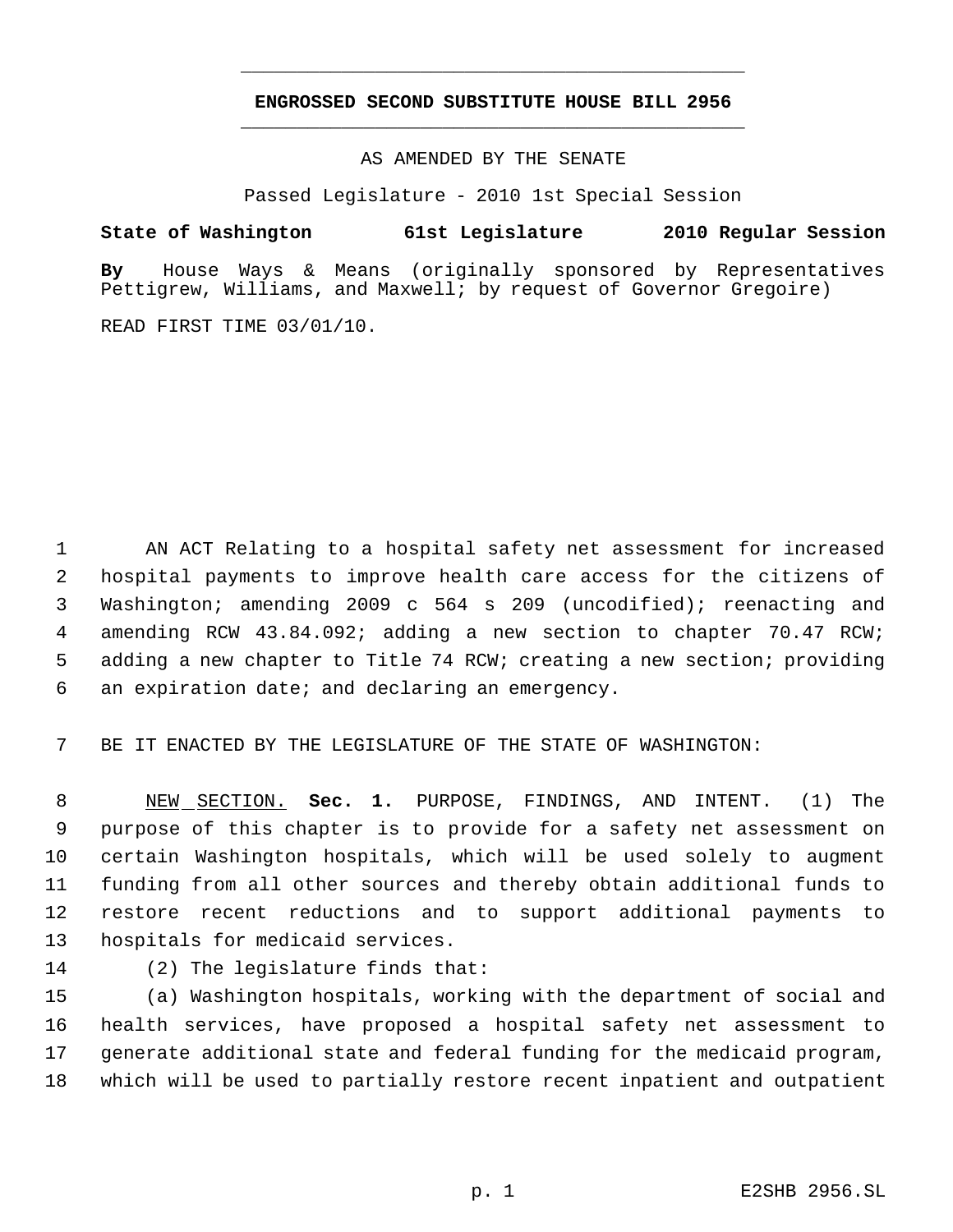reductions in hospital reimbursement rates and provide for an increase

in hospital payments; and

 (b) The hospital safety net assessment and hospital safety net assessment fund created in this chapter allows the state to generate additional federal financial participation for the medicaid program and provides for increased reimbursement to hospitals.

(3) In adopting this chapter, it is the intent of the legislature:

 (a) To impose a hospital safety net assessment to be used solely for the purposes specified in this chapter;

 (b) That funds generated by the assessment shall be used solely to augment all other funding sources and not as a substitute for any other funds;

 (c) That the total amount assessed not exceed the amount needed, in combination with all other available funds, to support the 15 reimbursement rates and other payments authorized by this chapter; and

 (d) To condition the assessment on receiving federal approval for receipt of additional federal financial participation and on continuation of other funding sufficient to maintain hospital inpatient and outpatient reimbursement rates and small rural disproportionate share payments at least at the levels in effect on July 1, 2009.

 NEW SECTION. **Sec. 2.** DEFINITIONS. The definitions in this section apply throughout this chapter unless the context clearly requires otherwise.

 (1) "Certified public expenditure hospital" means a hospital participating in the department's certified public expenditure payment program as described in WAC 388-550-4650 or successor rule.

 (2) "Critical access hospital" means a hospital as described in RCW 74.09.5225.

 (3) "Department" means the department of social and health services.

 (4) "Fund" means the hospital safety net assessment fund established under section 3 of this act.

(5) "Hospital" means a facility licensed under chapter 70.41 RCW.

 (6) "Long-term acute care hospital" means a hospital which has an average inpatient length of stay of greater than twenty-five days as determined by the department of health.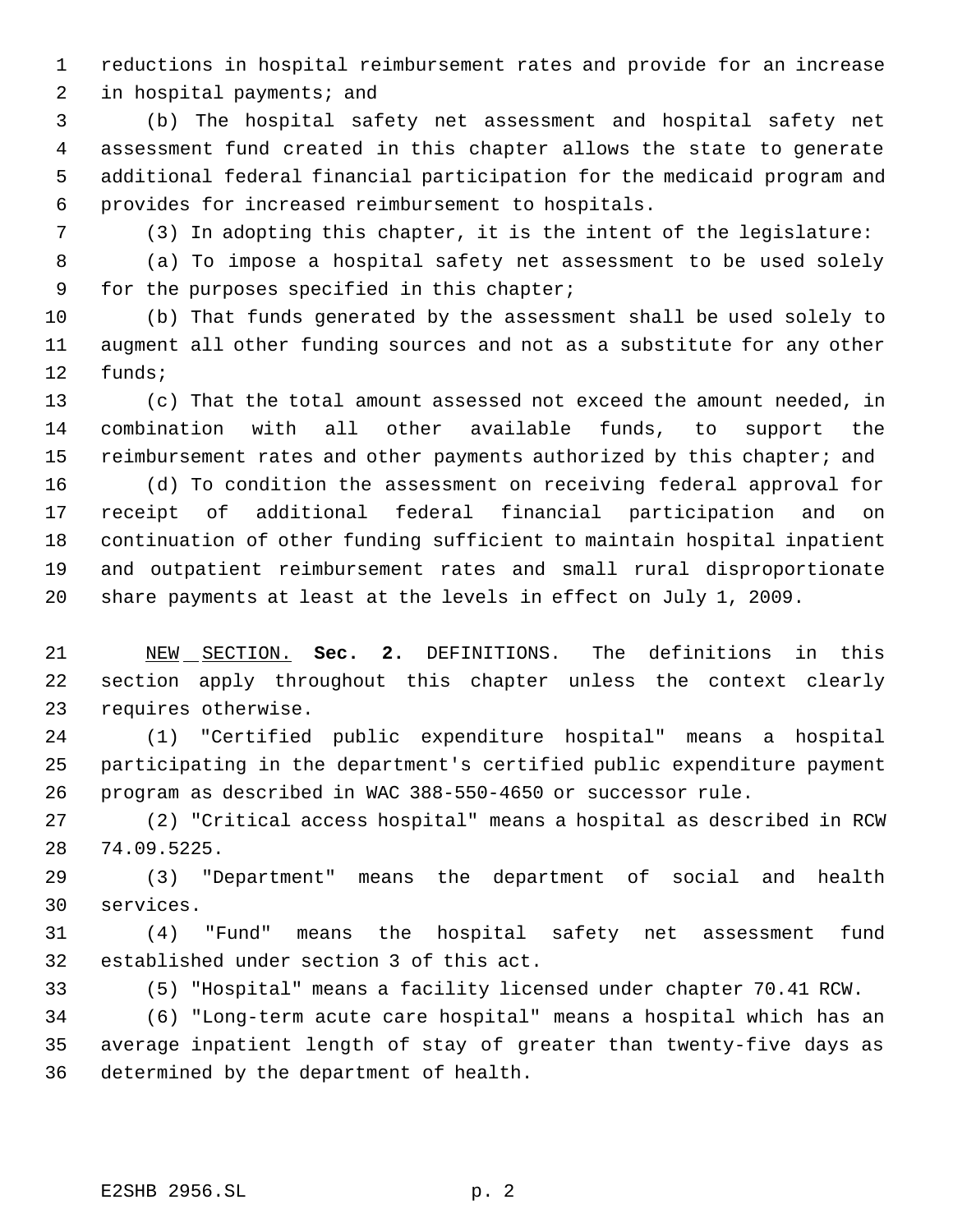(7) "Managed care organization" means an organization having a certificate of authority or certificate of registration from the office of the insurance commissioner that contracts with the department under a comprehensive risk contract to provide prepaid health care services to eligible clients under the department's medicaid managed care programs, including the healthy options program.

 (8) "Medicaid" means the medical assistance program as established in Title XIX of the social security act and as administered in the state of Washington by the department of social and health services.

 (9) "Medicare cost report" means the medicare cost report, form 2552-96, or successor document.

 (10) "Nonmedicare hospital inpatient day" means total hospital inpatient days less medicare inpatient days, including medicare days reported for medicare managed care plans, as reported on the medicare cost report, form 2552-96, or successor forms, excluding all skilled and nonskilled nursing facility days, skilled and nonskilled swing bed days, nursery days, observation bed days, hospice days, home health agency days, and other days not typically associated with an acute care inpatient hospital stay.

 (11) "Prospective payment system hospital" means a hospital reimbursed for inpatient and outpatient services provided to medicaid beneficiaries under the inpatient prospective payment system and the outpatient prospective payment system as defined in WAC 388-550-1050. For purposes of this chapter, prospective payment system hospital does not include a hospital participating in the certified public expenditure program or a bordering city hospital located outside of the state of Washington and in one of the bordering cities listed in WAC 388-501-0175 or successor regulation.

 (12) "Psychiatric hospital" means a hospital facility licensed as a psychiatric hospital under chapter 71.12 RCW.

 (13) "Regional support network" has the same meaning as provided in RCW 71.24.025.

 (14) "Rehabilitation hospital" means a medicare-certified freestanding inpatient rehabilitation facility.

 (15) "Secretary" means the secretary of the department of social and health services.

(16) "Small rural disproportionate share hospital payment" means a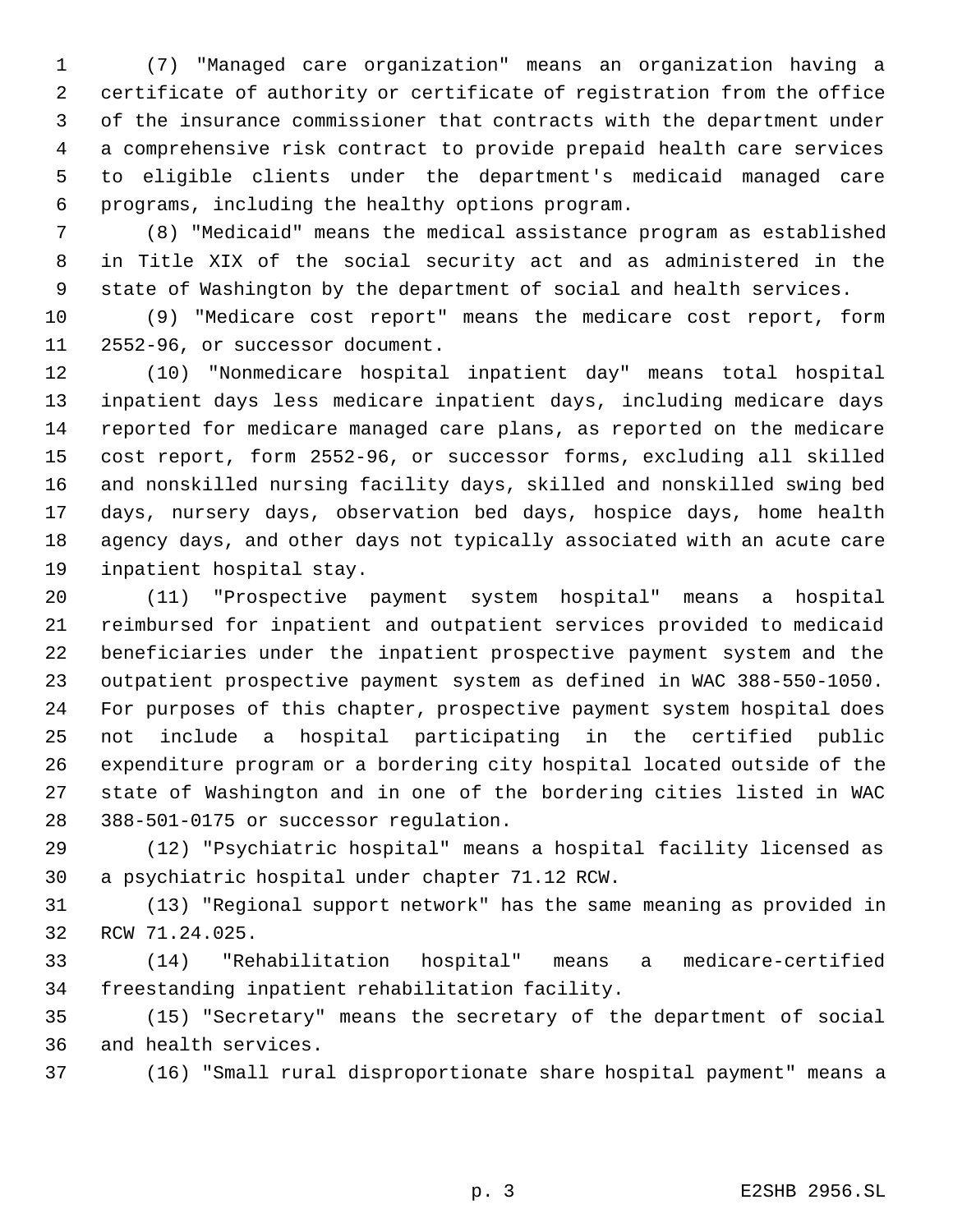payment made in accordance with WAC 388-550-5200 or subsequently filed regulation.

 NEW SECTION. **Sec. 3.** HOSPITAL SAFETY NET ASSESSMENT FUND. (1) A dedicated fund is hereby established within the state treasury to be known as the hospital safety net assessment fund. The purpose and use of the fund shall be to receive and disburse funds, together with accrued interest, in accordance with this chapter. Moneys in the fund, including interest earned, shall not be used or disbursed for any purposes other than those specified in this chapter. Any amounts expended from the fund that are later recouped by the department on audit or otherwise shall be returned to the fund.

 (a) Any unexpended balance in the fund at the end of a fiscal biennium shall carry over into the following biennium and shall be applied to reduce the amount of the assessment under section 6(1)(c) of this act.

 (b) Any amounts remaining in the fund on July 1, 2013, shall be used to make increased payments in accordance with sections 10 and 13 of this act for any outstanding claims with dates of service prior to July 1, 2013. Any amounts remaining in the fund after such increased payments are made shall be refunded to hospitals, pro rata according to the amount paid by the hospital, subject to the limitations of federal law.

 (2) All assessments, interest, and penalties collected by the department under sections 4 and 6 of this act shall be deposited into the fund.

(3) Disbursements from the fund may be made only as follows:

 (a) Subject to appropriations and the continued availability of other funds in an amount sufficient to maintain the level of medicaid hospital rates in effect on July 1, 2009;

 (b) Upon certification by the secretary that the conditions set forth in section 17(1) of this act have been met with respect to the assessments imposed under section 4 (1) and (2) of this act, the payments provided under section 9 of this act, payments provided under section 13(2) of this act, and any initial payments under sections 11 and 12 of this act, funds shall be disbursed in the amount necessary to make the payments specified in those sections;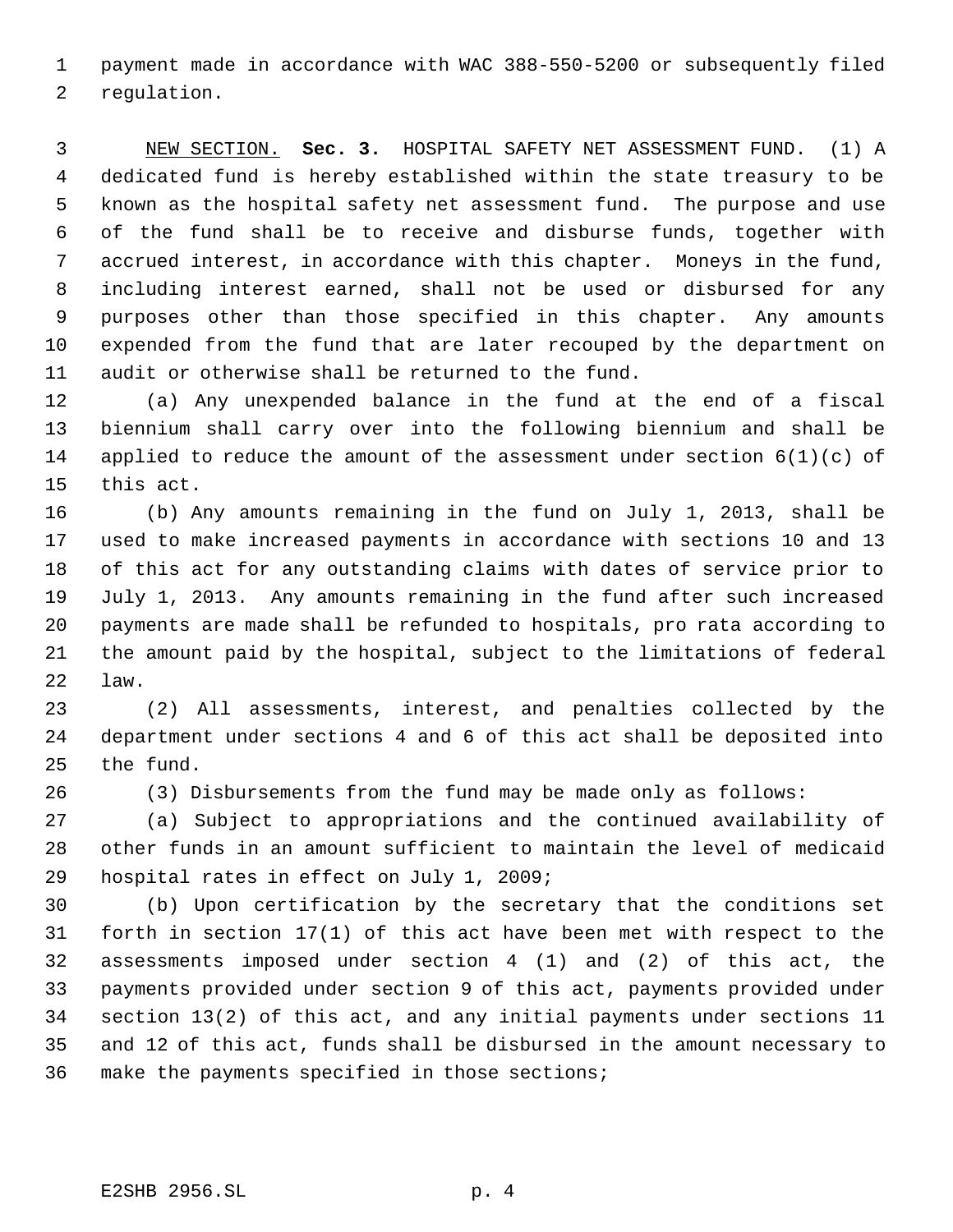(c) Upon certification by the secretary that the conditions set forth in section 17(1) of this act have been met with respect to the assessments imposed under section 4(3) of this act and the payments provided under sections 10 and 14 of this act, payments made subsequent to the initial payments under sections 11 and 12 of this act, and payments under section 13(3) of this act, funds shall be disbursed periodically as necessary to make the payments as specified in those sections;

 (d) To refund erroneous or excessive payments made by hospitals 10 pursuant to this chapter;

 (e) The sum of forty-nine million three hundred thousand dollars per biennium may be expended in lieu of state general fund payments to hospitals. An additional sum of seventeen million five hundred thousand dollars for the 2009-2011 fiscal biennium may be expended in lieu of state general fund payments to hospitals if additional federal financial participation under section 5001 of P.L. No. 111-5 is extended beyond December 31, 2010;

 (f) The sum of one million dollars per biennium may be disbursed for payment of administrative expenses incurred by the department in 20 performing the activities authorized by this chapter;

 (g) To repay the federal government for any excess payments made to hospitals from the fund if the assessments or payment increases set forth in this chapter are deemed out of compliance with federal statutes and regulations and all appeals have been exhausted. In such a case, the department may require hospitals receiving excess payments to refund the payments in question to the fund. The state in turn shall return funds to the federal government in the same proportion as the original financing. If a hospital is unable to refund payments, the state shall develop a payment plan and/or deduct moneys from future medicaid payments.

 NEW SECTION. **Sec. 4.** ASSESSMENTS. (1) An assessment is imposed as set forth in this subsection effective after the date when the applicable conditions under section 17(1) of this act have been satisfied through June 30, 2013, for the purpose of funding restoration of reimbursement rates under sections 9(1) and 13(2)(a) of this act and funding payments made subsequent to the initial payments under sections 11 and 12 of this act. Payments under this subsection are due and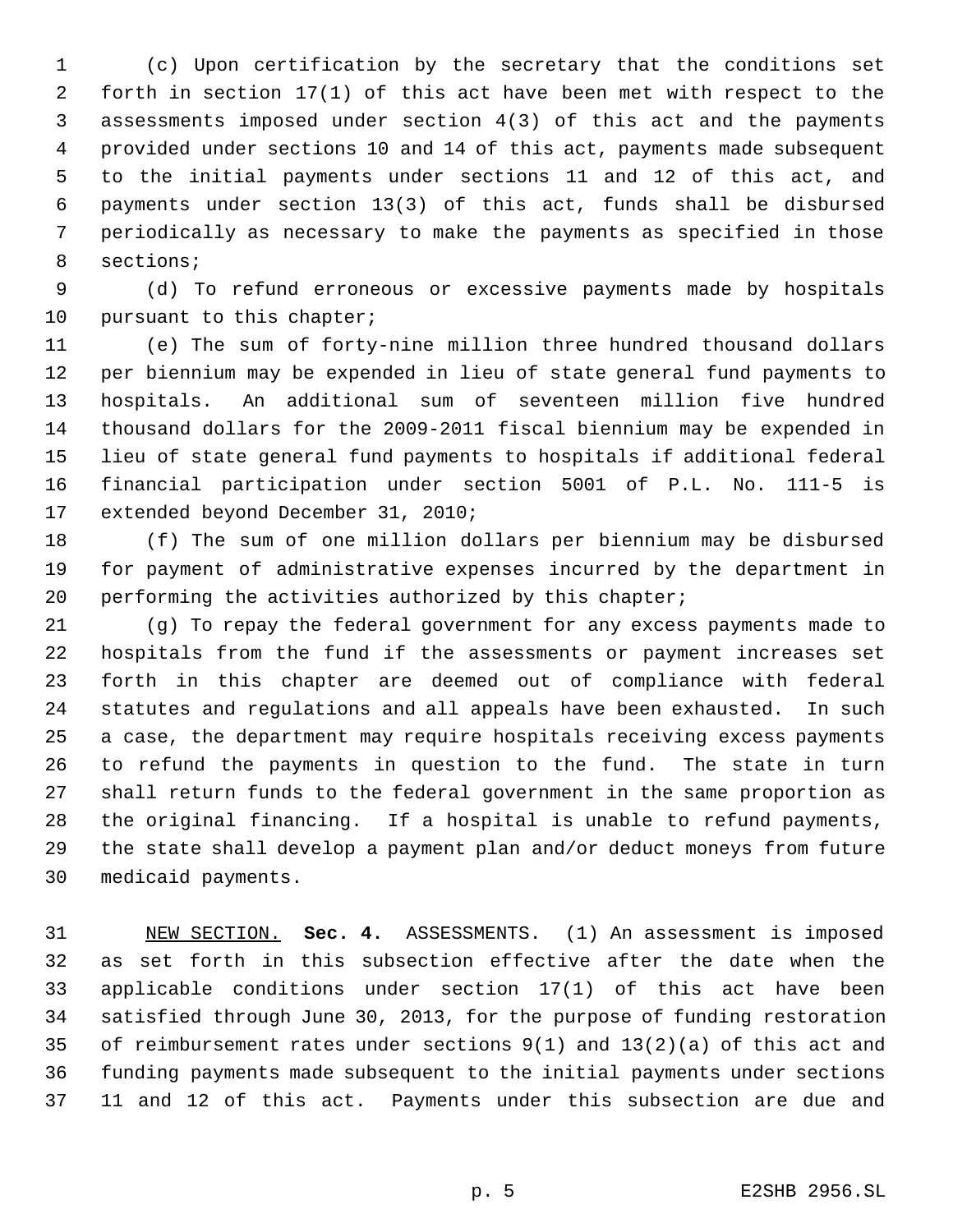payable on the first day of each calendar quarter after the department sends notice of assessment to affected hospitals. However, the initial assessment is not due and payable less than thirty calendar days after notice of the amount due has been provided to affected hospitals.

 (a) For the period beginning on the date the applicable conditions under section 17(1) of this act are met through December 31, 2010:

 (i) Each prospective payment system hospital shall pay an assessment of thirty-two dollars for each annual nonmedicare hospital inpatient day, multiplied by the number of days in the assessment period divided by three hundred sixty-five.

 (ii) Each critical access hospital shall pay an assessment of ten dollars for each annual nonmedicare hospital inpatient day, multiplied by the number of days in the assessment period divided by three hundred sixty-five.

 (b) For the period beginning on January 1, 2011, and ending on June 30, 2011:

 (i) Each prospective payment system hospital shall pay an assessment of forty dollars for each annual nonmedicare hospital inpatient day, multiplied by the number of days in the assessment period divided by three hundred sixty-five.

 (ii) Each critical access hospital shall pay an assessment of ten dollars for each annual nonmedicare hospital inpatient day, multiplied by the number of days in the assessment period divided by three hundred sixty-five.

(c) For the period beginning July 1, 2011, through June 30, 2013:

 (i) Each prospective payment system hospital shall pay an assessment of forty-four dollars for each annual nonmedicare hospital inpatient day, multiplied by the number of days in the assessment period divided by three hundred sixty-five.

 (ii) Each critical access hospital shall pay an assessment of ten dollars for each annual nonmedicare hospital inpatient day, multiplied by the number of days in the assessment period divided by three hundred sixty-five.

 (d)(i) For purposes of (a) and (b) of this subsection, the department shall determine each hospital's annual nonmedicare hospital inpatient days by summing the total reported nonmedicare inpatient days for each hospital that is not exempt from the assessment as described in section 5 of this act for the relevant state fiscal year 2008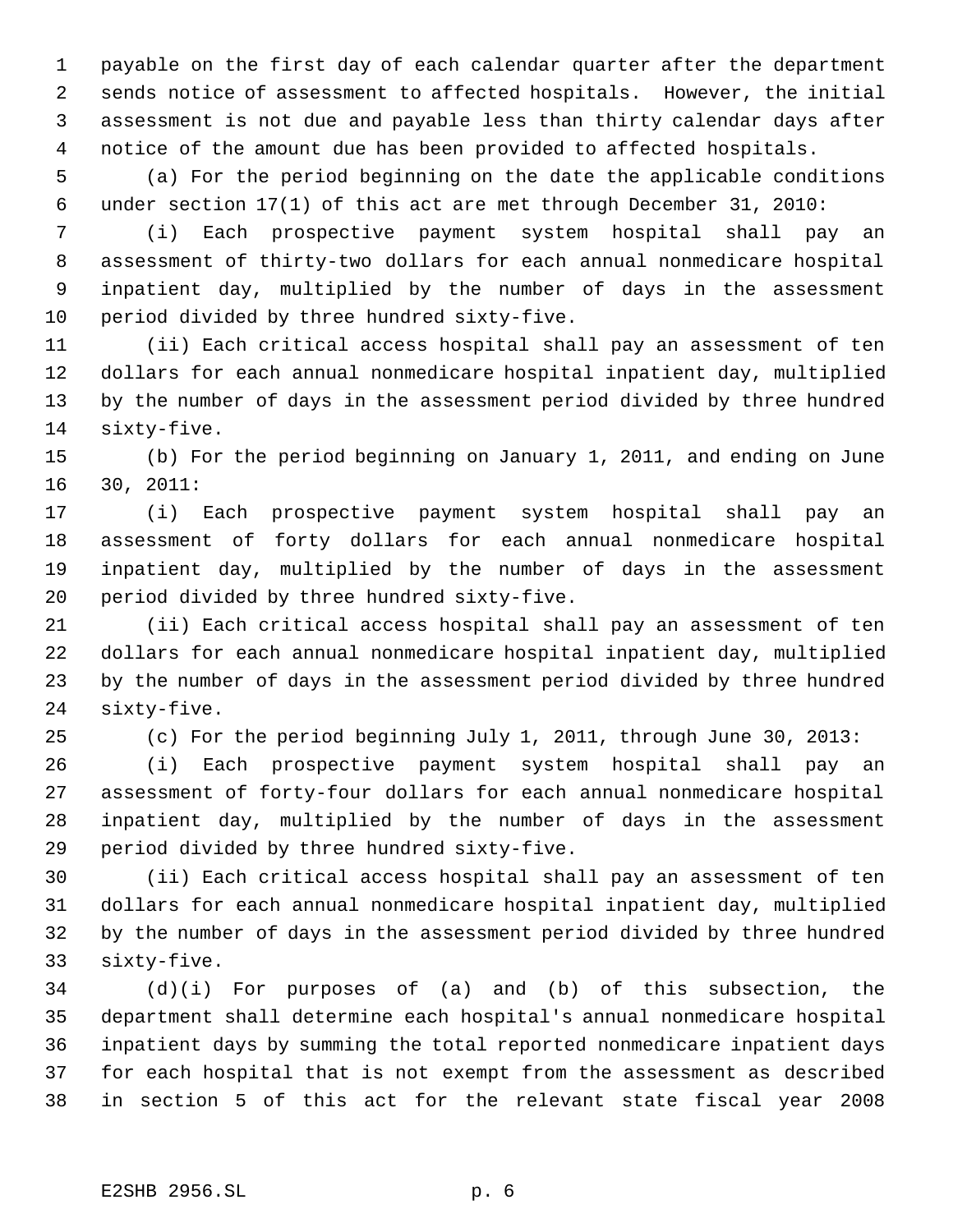portions included in the hospital's fiscal year end reports 2007 and/or 2008 cost reports. The department shall use nonmedicare hospital inpatient day data for each hospital taken from the centers for medicare and medicaid services' hospital 2552-96 cost report data file as of November 30, 2009, or equivalent data collected by the department.

 (ii) For purposes of (c) of this subsection, the department shall determine each hospital's annual nonmedicare hospital inpatient days by summing the total reported nonmedicare hospital inpatient days for each hospital that is not exempt from the assessment under section 5 of this act, taken from the most recent publicly available hospital 2552-96 cost report data file or successor data file available through the centers for medicare and medicaid services, as of a date to be determined by the department. If cost report data are unavailable from the foregoing source for any hospital subject to the assessment, the department shall collect such information directly from the hospital.

 (2) An assessment is imposed in the amounts set forth in this section for the purpose of funding the restoration of the rates under sections 9(2) and 13(2)(b) of this act and funding the initial payments under sections 11 and 12 of this act, which shall be due and payable within thirty calendar days after the department has transmitted a notice of assessment to hospitals. Such notice shall be transmitted immediately upon determination by the secretary that the applicable conditions established by section 17(1) of this act have been met.

(a) Prospective payment system hospitals.

 (i) Each prospective payment system hospital shall pay an assessment of thirty dollars for each annual nonmedicare hospital inpatient day up to sixty thousand per year, multiplied by a ratio, the numerator of which is the number of days between June 30, 2009, and the day after the applicable conditions established by section 17(1) of this act have been met and the denominator of which is three hundred sixty-five.

 (ii) Each prospective payment system hospital shall pay an assessment of one dollar for each annual nonmedicare hospital inpatient day over and above sixty thousand per year, multiplied by a ratio, the numerator of which is the number of days between June 30, 2009, and the day after the applicable conditions established by section 17(1) of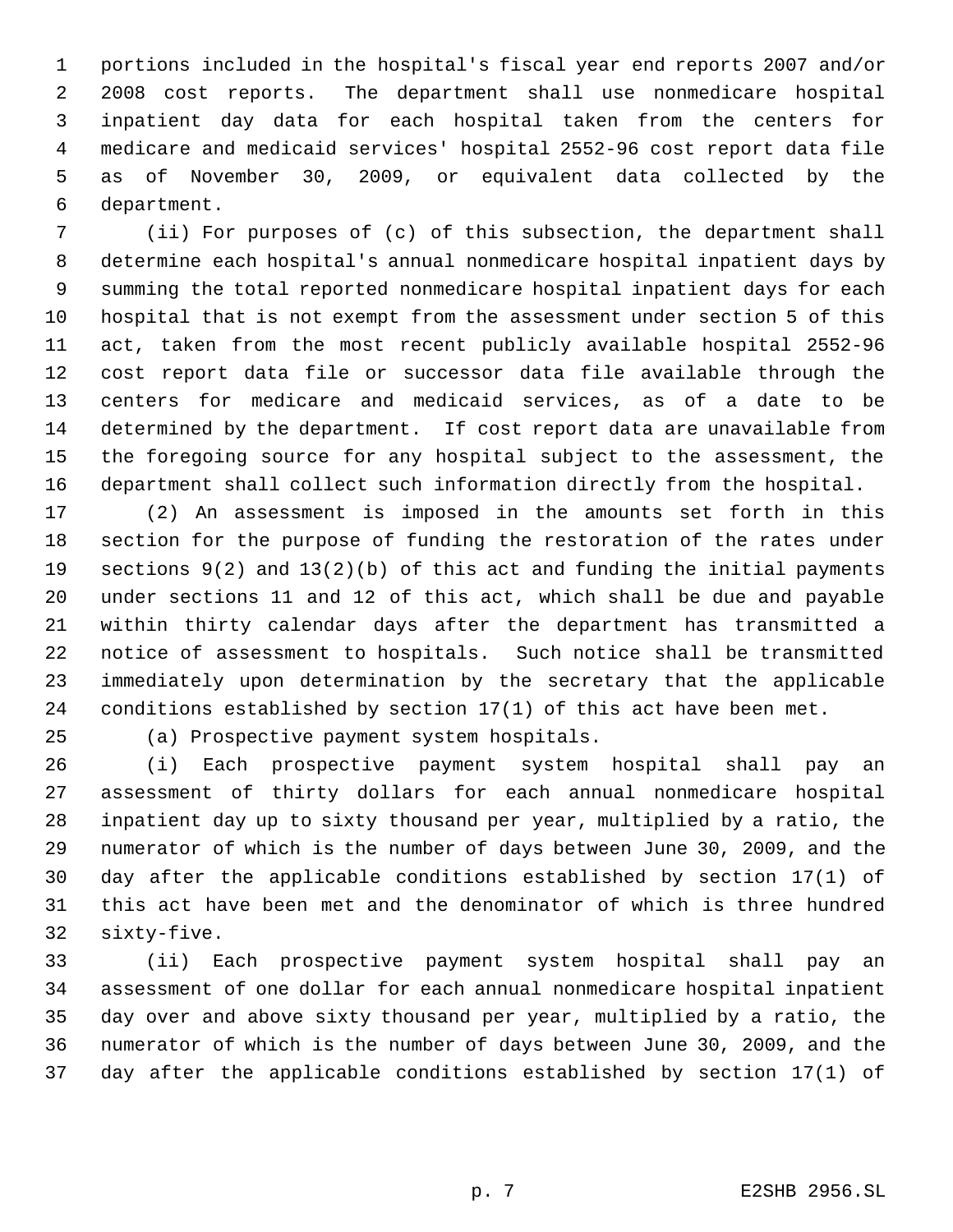this act have been met and the denominator of which is three hundred sixty-five.

 (b) Each critical access hospital shall pay an assessment of ten dollars for each annual nonmedicare hospital inpatient day, multiplied by a ratio, the numerator of which is the number of days between June 30, 2009, and the day after the applicable conditions established by section 17(1) of this act have been met and the denominator of which is three hundred sixty-five.

 (c) For purposes of this subsection, the department shall determine each hospital's annual nonmedicare hospital inpatient days by summing the total reported nonmedicare inpatient days for each hospital that is not exempt from the assessment as described in section 5 of this act for the relevant state fiscal year 2008 portions included in the hospital's fiscal year end reports 2007 and/or 2008 cost reports. The department shall use nonmedicare hospital inpatient day data for each hospital taken from the centers for medicare and medicaid services' hospital 2552-96 cost report data file as of November 30, 2009, or equivalent data collected by the department.

 (3) An assessment is imposed as set forth in this subsection for the period February 1, 2010, through June 30, 2013, for the purpose of funding increased hospital payments under sections 10 and 13(3) of this act, which shall be due and payable on the first day of each calendar quarter after the department has sent notice of the assessment to each affected hospital, provided that the initial assessment shall be transmitted only after the secretary has determined that the applicable conditions established by section 17(1) of this act have been satisfied and shall be payable no less than thirty calendar days after the department sends notice of the amount due to affected hospitals. The initial assessment shall include the full amount due from February 1, 2010, through the date of the notice.

(a) For the period February 1, 2010, through December 31, 2010:

(i) Prospective payment system hospitals.

 (A) Each prospective payment system hospital shall pay an assessment of one hundred nineteen dollars for each annual nonmedicare hospital inpatient day up to sixty thousand per year, multiplied by the number of days in the assessment period divided by three hundred sixty-five.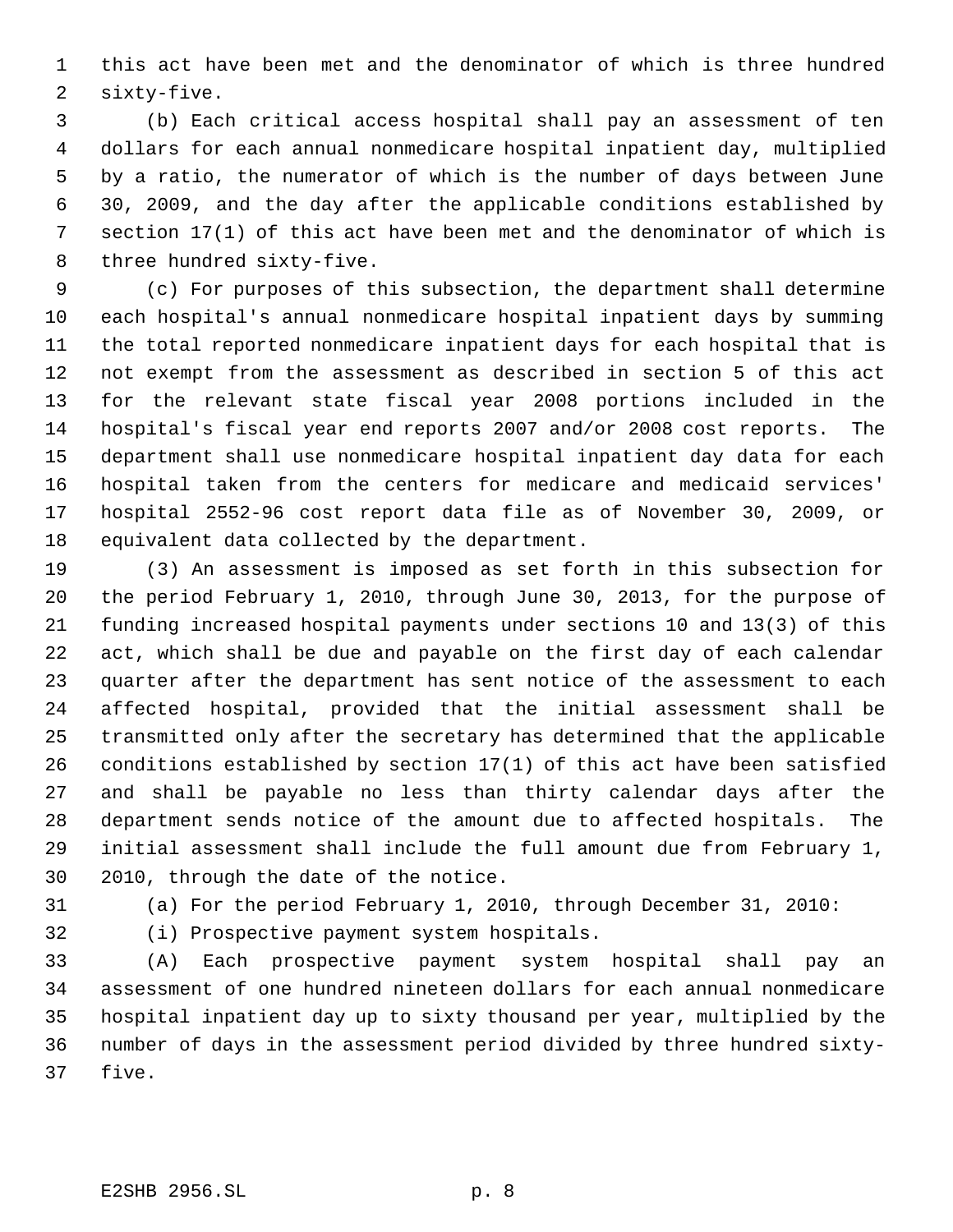(B) Each prospective payment system hospital shall pay an assessment of five dollars for each annual nonmedicare hospital inpatient day over and above sixty thousand per year, multiplied by the number of days in the assessment period divided by three hundred sixty- five.

 (ii) Each psychiatric hospital and each rehabilitation hospital shall pay an assessment of thirty-one dollars for each annual nonmedicare hospital inpatient day, multiplied by the number of days in the assessment period divided by three hundred sixty-five.

 (b) For the period beginning on January 1, 2011, and ending on June 30, 2011:

(i) Prospective payment system hospitals.

 (A) Each prospective payment system hospital shall pay an assessment of one hundred fifty dollars for each annual nonmedicare inpatient day up to sixty thousand per year, multiplied by the number of days in the assessment period divided by three hundred sixty-five.

 (B) Each prospective payment system hospital shall pay an assessment of six dollars for each annual nonmedicare inpatient day over and above sixty thousand per year, multiplied by the number of days in the assessment period divided by three hundred sixty-five. The department may adjust the assessment or the number of nonmedicare hospital inpatient days used to calculate the assessment amount if necessary to maintain compliance with federal statutes and regulations related to medicaid program health care-related taxes.

 (ii) Each psychiatric hospital and each rehabilitation hospital shall pay an assessment of thirty-nine dollars for each annual nonmedicare hospital inpatient day, multiplied by the number of days in the assessment period divided by three hundred sixty-five.

(c) For the period beginning July 1, 2011, through June 30, 2013:

(i) Prospective payment system hospitals.

 (A) Each prospective payment system hospital shall pay an assessment of one hundred fifty-six dollars for each annual nonmedicare hospital inpatient day up to sixty thousand per year, multiplied by the number of days in the assessment period divided by three hundred sixty-five.

 (B) Each prospective payment system hospital shall pay an assessment of six dollars for each annual nonmedicare inpatient day over and above sixty thousand per year, multiplied by the number of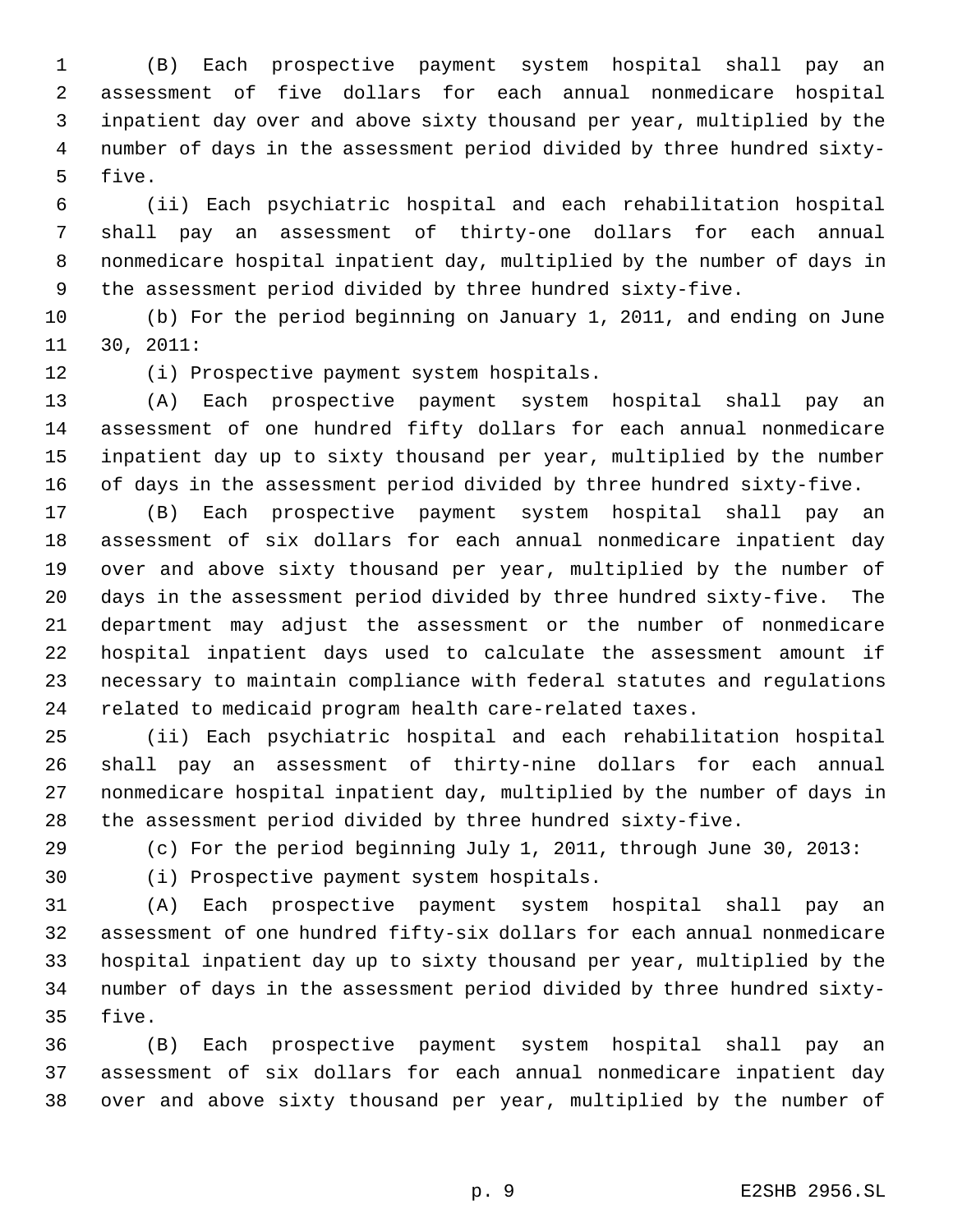days in the assessment period divided by three hundred sixty-five. The department may adjust the assessment or the number of nonmedicare hospital inpatient days if necessary to maintain compliance with federal statutes and regulations related to medicaid program health care-related taxes.

 (ii) Each psychiatric hospital and each rehabilitation hospital shall pay an assessment of thirty-nine dollars for each annual nonmedicare inpatient day, multiplied by the number of days in the assessment period divided by three hundred sixty-five.

 (d)(i) For purposes of (a) and (b) of this subsection, the department shall determine each hospital's annual nonmedicare hospital inpatient days by summing the total reported nonmedicare inpatient days for each hospital that is not exempt from the assessment as described in section 5 of this act for the relevant state fiscal year 2008 portions included in the hospital's fiscal year end reports 2007 and/or 2008 cost reports. The department shall use nonmedicare hospital inpatient day data for each hospital taken from the centers for medicare and medicaid services' hospital 2552-96 cost report data file as of November 30, 2009, or equivalent data collected by the department.

 (ii) For purposes of (c) of this subsection, the department shall determine each hospital's annual nonmedicare hospital inpatient days by summing the total reported nonmedicare hospital inpatient days for each hospital that is not exempt from the assessment under section 5 of this act, taken from the most recent publicly available hospital 2552-96 cost report data file or successor data file available through the centers for medicare and medicaid services, as of a date to be determined by the department. If cost report data are unavailable from the foregoing source for any hospital subject to the assessment, the department shall collect such information directly from the hospital.

 (4) Notwithstanding the provisions of section 8 of this act, nothing in this act is intended to prohibit a hospital from including assessment amounts paid in accordance with this section on their medicare and medicaid cost reports.

 NEW SECTION. **Sec. 5.** EXEMPTIONS. The following hospitals are exempt from any assessment under this chapter provided that if and to the extent any exemption is held invalid by a court of competent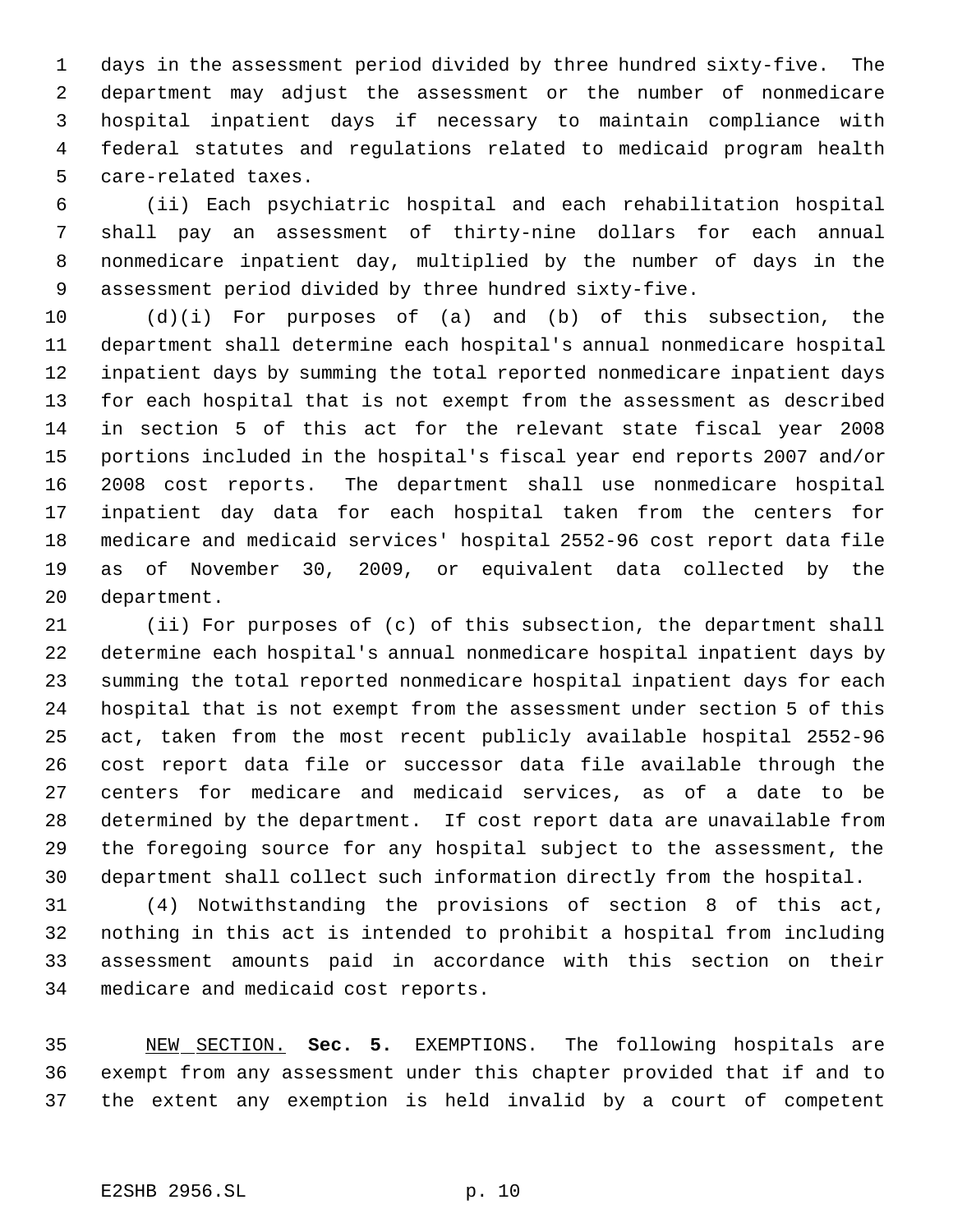jurisdiction or by the centers for medicare and medicaid services, hospitals previously exempted shall be liable for assessments due after the date of final invalidation:

 (1) Hospitals owned or operated by an agency of federal or state government, including but not limited to western state hospital and eastern state hospital;

 (2) Washington public hospitals that participate in the certified public expenditure program;

 (3) Hospitals that do not charge directly or indirectly for hospital services; and

(4) Long-term acute care hospitals.

 NEW SECTION. **Sec. 6.** ADMINISTRATION AND COLLECTION. (1) The department, in cooperation with the office of financial management, shall develop rules for determining the amount to be assessed to individual hospitals, notifying individual hospitals of the assessed amount, and collecting the amounts due. Such rule making shall specifically include provision for:

 (a) Transmittal of quarterly notices of assessment by the department to each hospital informing the hospital of its nonmedicare hospital inpatient days and the assessment amount due and payable. Such quarterly notices shall be sent to each hospital at least thirty calendar days prior to the due date for the quarterly assessment payment.

 (b) Interest on delinquent assessments at the rate specified in RCW 82.32.050.

(c) Adjustment of the assessment amounts as follows:

 (i) For each fiscal year beginning July 1, 2010, the assessment amounts under section 4 (1) and (3) of this act may be adjusted as follows:

 (A) If sufficient other funds for hospitals, excluding any extension of section 5001 of P.L. No. 111-5, are available to support the reimbursement rates and other payments under section 9, 10, 11, 12, or 13 of this act without utilizing the full assessment authorized under section 4 (1) or (3) of this act, the department shall reduce the amount of the assessment for prospective payment system, psychiatric, and rehabilitation hospitals proportionately to the minimum level necessary to support those reimbursement rates and other payments.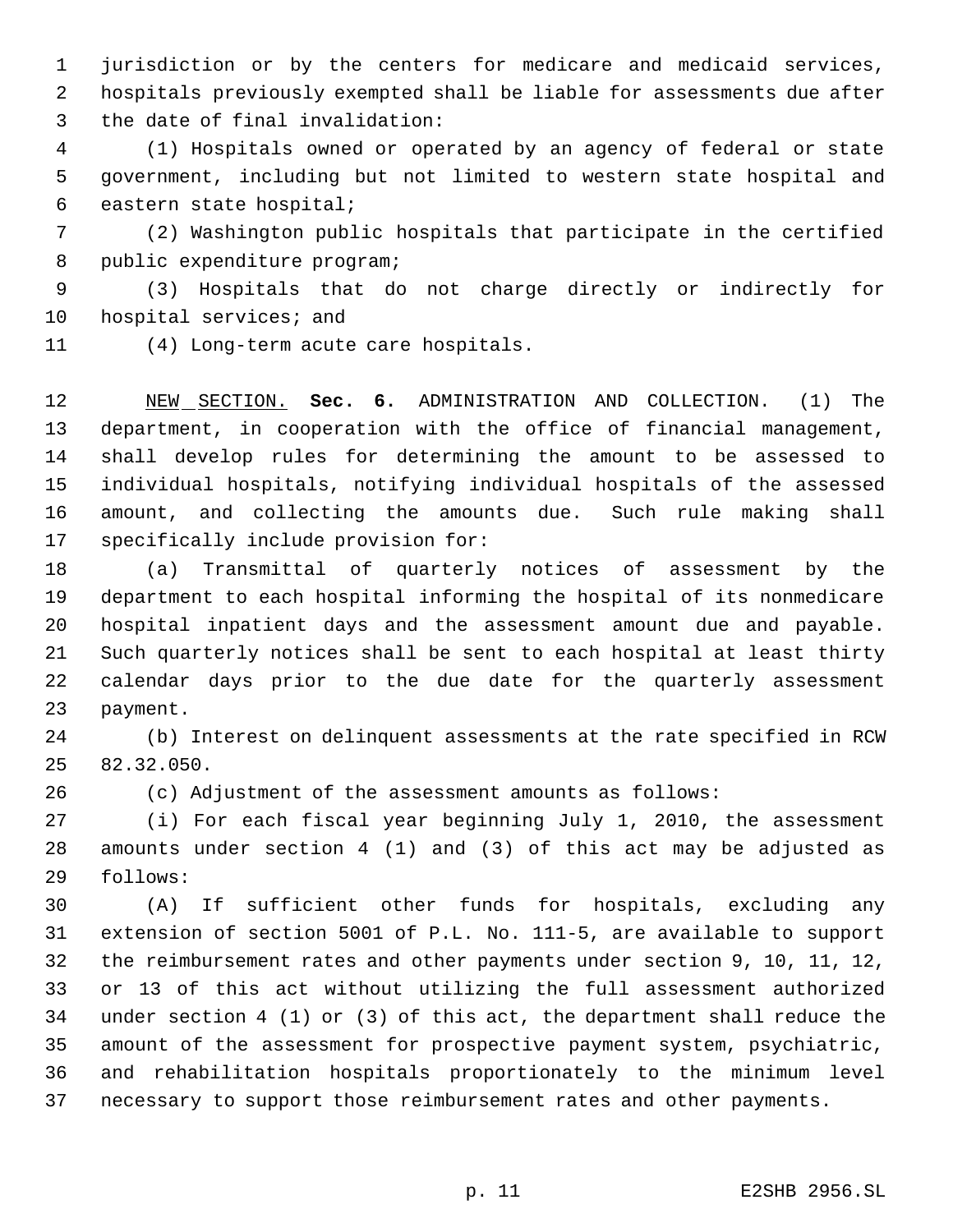(B) Provided that none of the conditions set forth in section 17(2) of this act have occurred, if the department's forecasts indicate that the assessment amounts under section 4 (1) and (3) of this act, together with all other available funds, are not sufficient to support the reimbursement rates and other payments under section 9, 10, 11, 12, or 13 of this act, the department shall increase the assessment rates for prospective payment system, psychiatric, and rehabilitation hospitals proportionately to the amount necessary to support those reimbursement rates and other payments, plus a contingency factor up to ten percent of the total assessment amount.

 (C) Any positive balance remaining in the fund at the end of the fiscal year shall be applied to reduce the assessment amount for the subsequent fiscal year.

 (ii) Any adjustment to the assessment amounts pursuant to this subsection, and the data supporting such adjustment, including but not limited to relevant data listed in subsection (2) of this section, must be submitted to the Washington state hospital association for review and comment at least sixty calendar days prior to implementation of such adjusted assessment amounts. Any review and comment provided by the Washington state hospital association shall not limit the ability of the Washington state hospital association or its members to challenge an adjustment or other action by the department that is not made in accordance with this chapter.

 (2) By November 30th of each year, the department shall provide the following data to the Washington state hospital association:

(a) The fund balance;

(b) The amount of assessment paid by each hospital;

 (c) The annual medicaid fee-for-service payments for inpatient hospital services and outpatient hospital services; and

 (d) The medicaid healthy options inpatient and outpatient payments as reported by all hospitals to the department on disproportionate share hospital applications. The department shall amend the disproportionate share hospital application and reporting instructions as needed to ensure that the foregoing data is reported by all hospitals as needed in order to comply with this subsection (2)(d).

 (3) The department shall determine the number of nonmedicare hospital inpatient days for each hospital for each assessment period.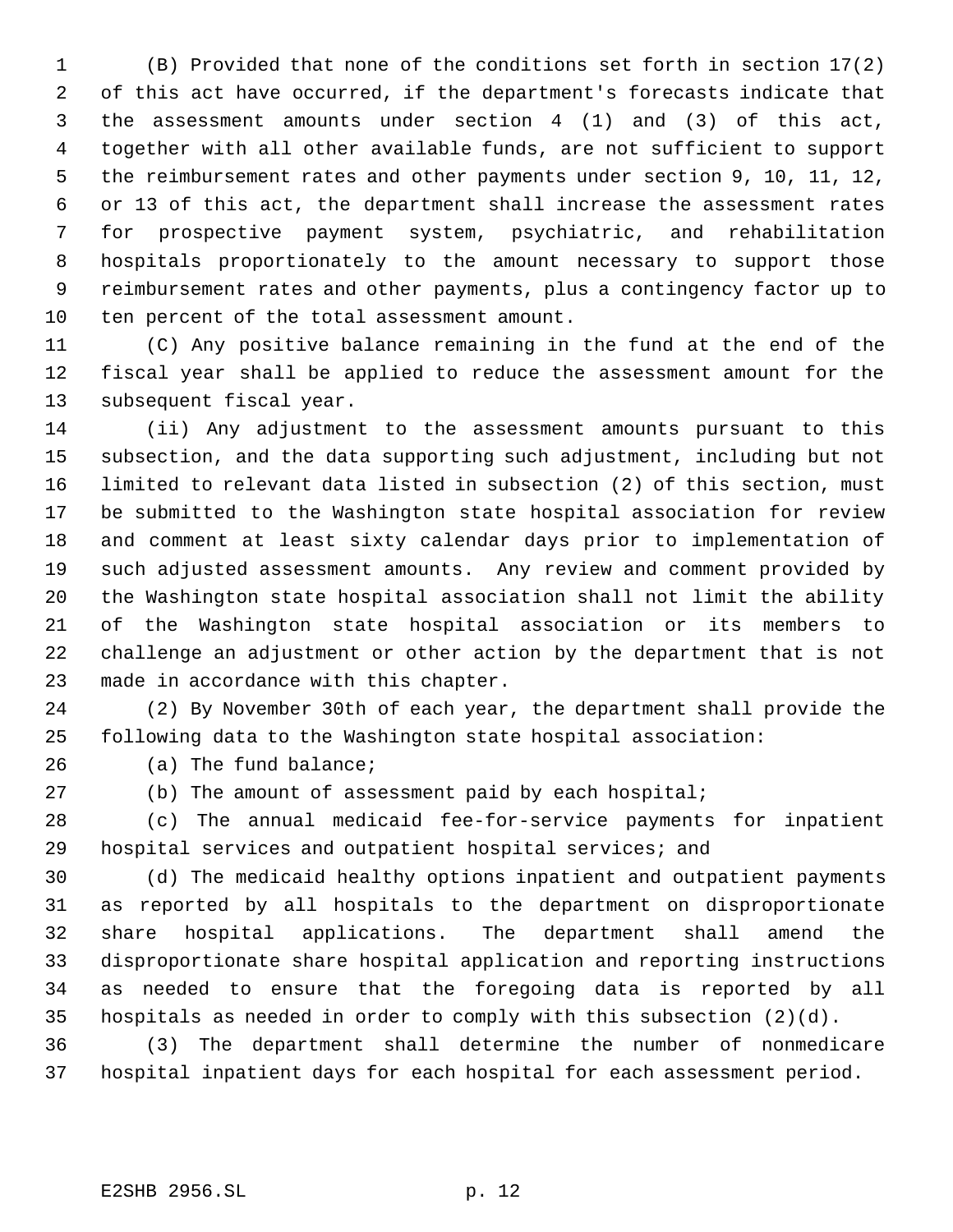(4) To the extent necessary, the department shall amend the contracts between the managed care organizations and the department and between regional support networks and the department to incorporate the provisions of section 13 of this act. The department shall pursue amendments to the contracts as soon as possible after the effective date of this act. The amendments to the contracts shall, among other provisions, provide for increased payment rates to managed care organizations in accordance with section 13 of this act.

 NEW SECTION. **Sec. 7.** LOCAL ASSESSMENTS OR TAXES NOT AUTHORIZED. Nothing in this chapter shall be construed to authorize any unit of local government to impose a tax or assessment on hospitals, including but not limited to a tax or assessment measured by a hospital's income, earnings, bed days, or other similar measures.

 NEW SECTION. **Sec. 8.** ASSESSMENT PART OF OPERATING OVERHEAD. The incidence and burden of assessments imposed under this chapter shall be on hospitals and the expense associated with the assessments shall constitute a part of the operating overhead of hospitals. Hospitals shall not increase charges or billings to patients or third-party payers as a result of the assessments under this chapter. The department may require hospitals to submit certified statements by their chief financial officers or equivalent officials attesting that they have not increased charges or billings as a result of the assessments.

 NEW SECTION. **Sec. 9.** RESTORATION OF JUNE 30, 2009, REIMBURSEMENT RATES. Upon satisfaction of the applicable conditions set forth in section 17(1) of this act, the department shall:

 (1) Restore medicaid inpatient and outpatient reimbursement rates to levels as if the four percent medicaid inpatient and outpatient rate reductions did not occur on July 1, 2009; and

 (2) Recalculate the amount payable to each hospital that submitted an otherwise allowable claim for inpatient and outpatient medicaid-covered services rendered from and after July 1, 2009, up to and including the date when the applicable conditions under section 17(1) of this act have been satisfied, as if the four percent medicaid inpatient and outpatient rate reductions did not occur effective July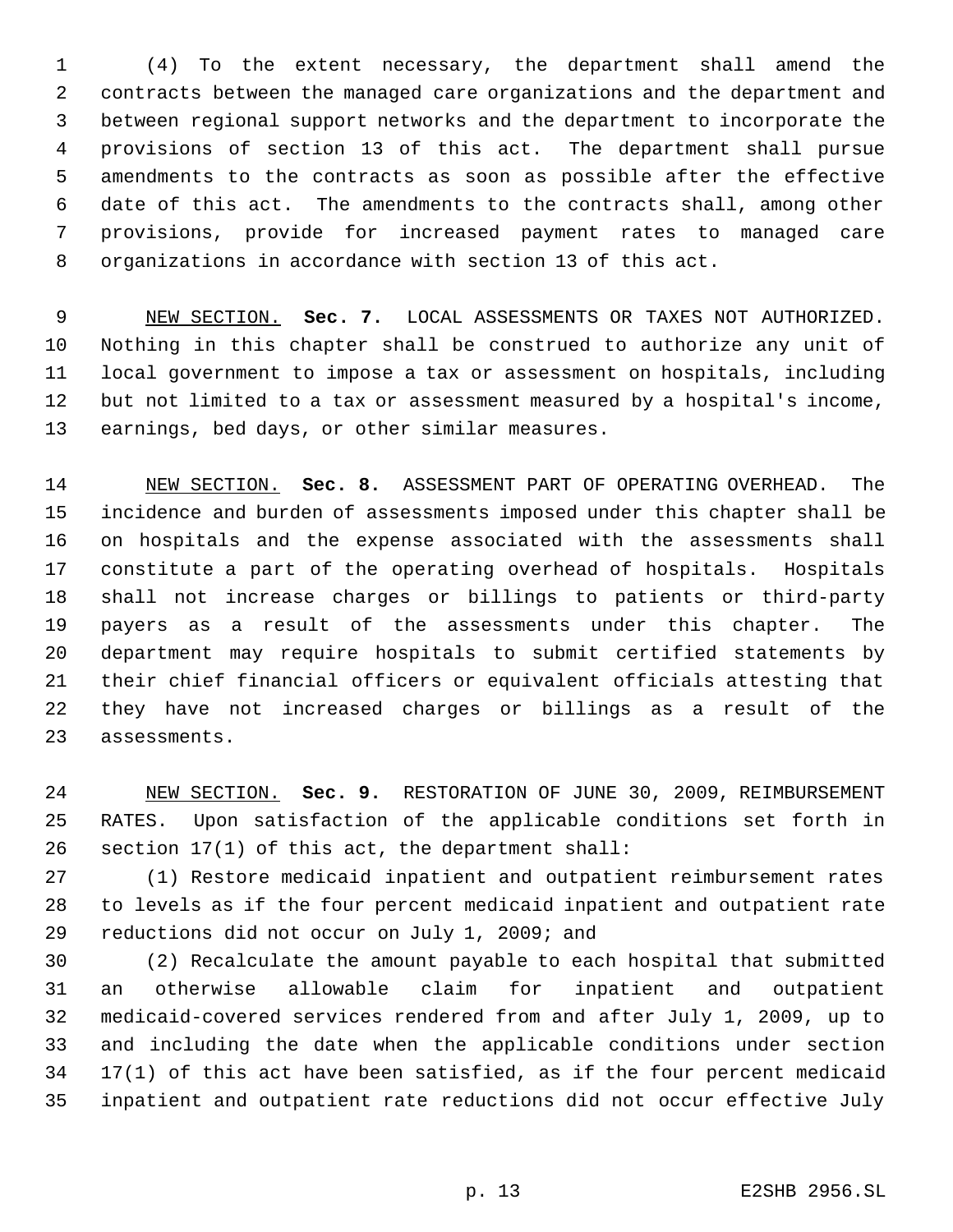1, 2009, and, within sixty calendar days after the date upon which the applicable conditions set forth in section 17(1) of this act have been satisfied, remit the difference to each hospital.

 NEW SECTION. **Sec. 10.** INCREASED HOSPITAL PAYMENTS. (1) Upon satisfaction of the applicable conditions set forth in section 17(1) of this act and for services rendered on or after February 1, 2010, the department shall increase the medicaid inpatient and outpatient fee-for-service hospital reimbursement rates in effect on June 30, 2009, by the percentages specified below:

(a) Prospective payment system hospitals:

(i) Inpatient psychiatric services: Thirteen percent;

12 (ii) Inpatient services: Thirteen percent;

 (iii) Outpatient services: Thirty-six and eighty-three one-hundredths percent.

 (b) Harborview medical center and University of Washington medical center:

(i) Inpatient psychiatric services: Three percent;

18 (ii) Inpatient services: Three percent;

(iii) Outpatient services: Twenty-one percent.

(c) Rehabilitation hospitals:

(i) Inpatient services: Thirteen percent;

 (ii) Outpatient services: Thirty-six and eighty-three one-hundredths percent;

(d) Psychiatric hospitals:

(i) Inpatient psychiatric services: Thirteen percent;

(ii) Inpatient services: Thirteen percent.

 (2) For claims processed for services rendered on or after February 1, 2010, but prior to satisfaction of the applicable conditions specified in section 17(1) of this act, the department shall, within sixty calendar days after satisfaction of those conditions, calculate the amount payable to hospitals in accordance with this section and remit the difference to each hospital that has submitted an otherwise allowable claim for payment for such services.

 (3) By December 1, 2012, the department will submit a study to the legislature with recommendations on the amount of the assessments necessary to continue to support hospital payments for the 2013-2015 biennium. The evaluation will assess medicaid hospital payments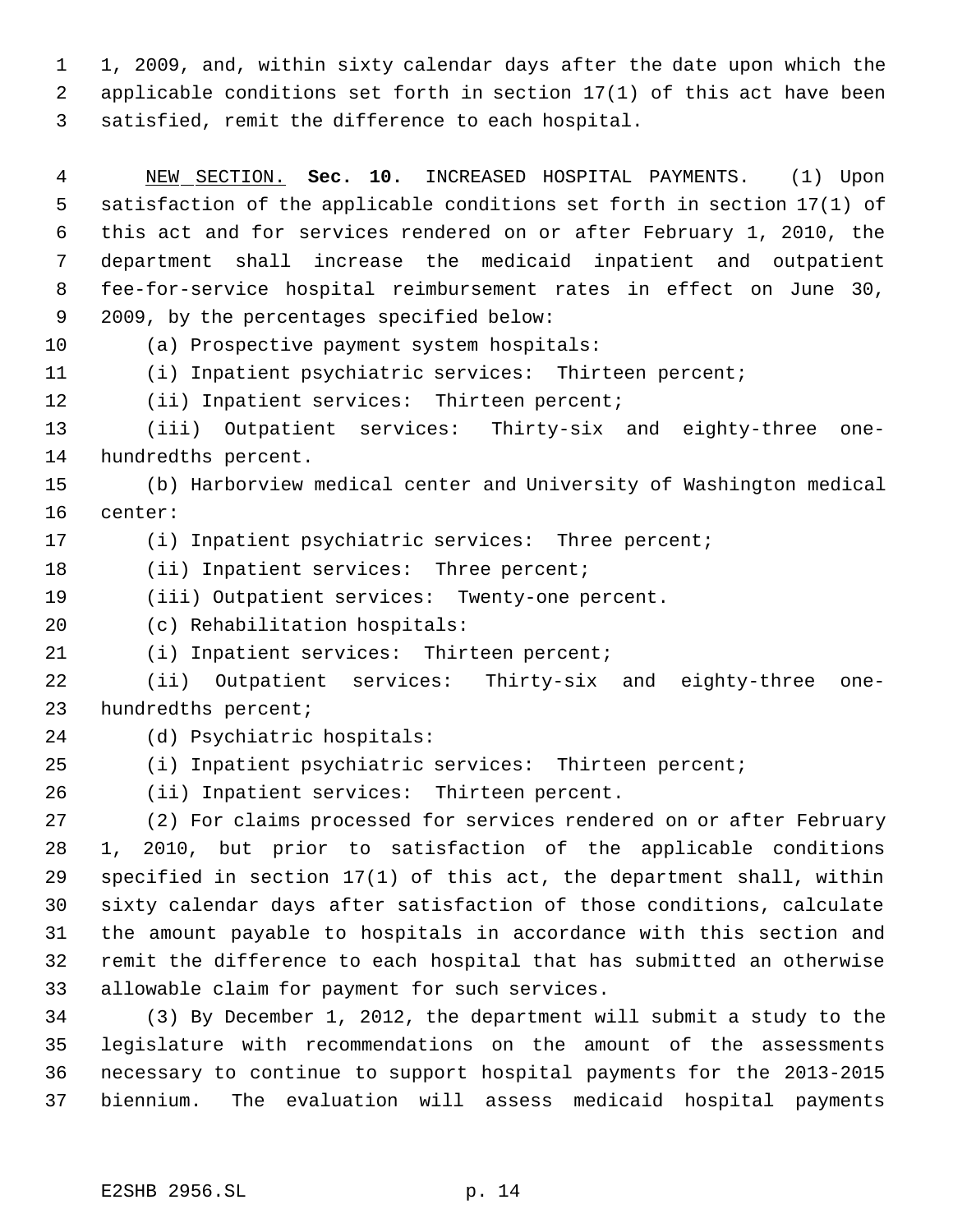relative to medicaid hospital costs. The study should address current federal law, including any changes on scope of medicaid coverage, provisions related to provider taxes, and impacts of federal health care reform legislation. The study should also address the state's economic forecast. Based on the forecast, the department should recommend the amount of assessment needed to support future hospital payments and the departmental administrative expenses. Recommendations should be developed with the fiscal committees of the legislature, office of financial management, and the Washington state hospital association.

 NEW SECTION. **Sec. 11.** CRITICAL ACCESS HOSPITAL PAYMENTS. Upon satisfaction of the applicable conditions set forth in section 17(1) of this act, the department shall pay critical access hospitals that do not qualify for or receive a small rural disproportionate share payment in the subject state fiscal year an access payment of fifty dollars for each medicaid inpatient day, exclusive of days on which a swing bed is used for subacute care, from and after July 1, 2009. Initial payments to hospitals, covering the period from July 1, 2009, to the date when the applicable conditions under section 17(1) of this act are satisfied, shall be made within sixty calendar days after such conditions are satisfied. Subsequent payments shall be made to critical access hospitals on an annual basis at the time that disproportionate share eligibility and payment for the state fiscal year are established. These payments shall be in addition to any other amount payable with respect to services provided by critical access hospitals and shall not reduce any other payments to critical access hospitals.

 NEW SECTION. **Sec. 12.** DISPROPORTIONATE SHARE HOSPITAL PAYMENTS. Upon satisfaction of the applicable conditions set forth in section 17(1) of this act, small rural disproportionate share payments shall be increased to one hundred twenty percent of the level in effect as of June 30, 2009, for the period from and after July 1, 2009, until July 1, 2013. Initial payments, covering the period from July 1, 2009, to the date when the applicable conditions under section 17(1) of this act are satisfied, shall be made within sixty calendar days after those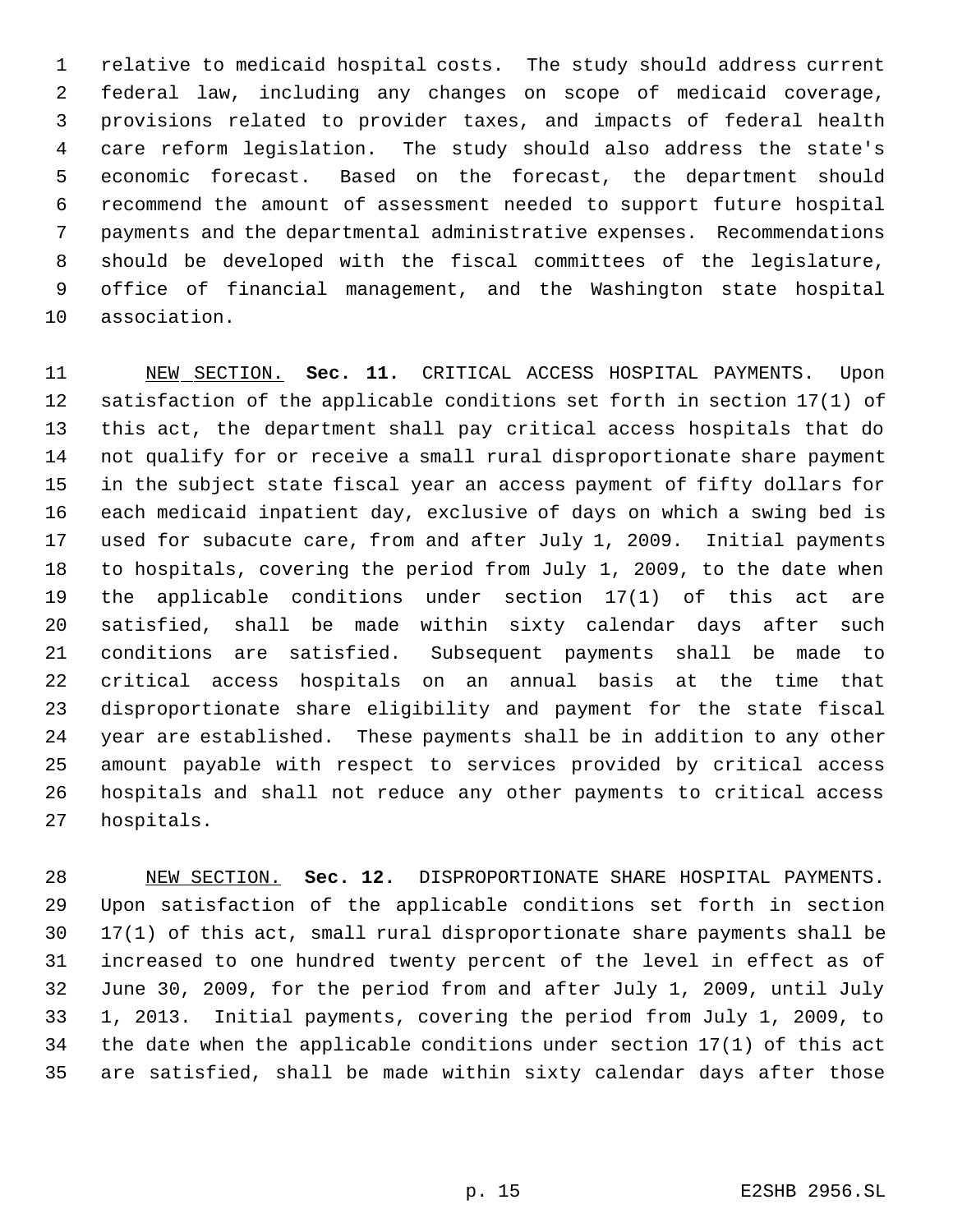conditions are satisfied. Subsequent payments shall be made directly to hospitals by the department on a periodic basis.

 NEW SECTION. **Sec. 13.** INCREASED MANAGED CARE PAYMENTS AND CORRESPONDING PAYMENTS TO HOSPITALS. Subject to the applicable conditions set forth in section 17(1) of this act, the department shall:

 (1) Amend medicaid-managed care and regional support network 8 contracts as necessary in order to ensure compliance with this chapter;

 (2) With respect to the inpatient and outpatient rates established by section 9 of this act:

 (a) Upon satisfaction of the applicable conditions under section 17(1) of this act, increase payments to managed care organizations and regional support networks as necessary to ensure that hospitals are reimbursed in accordance with section 9(1) of this act for services rendered from and after the date when applicable conditions under section 17(1) of this act have been satisfied, and pay an additional amount equal to the estimated amount of additional state taxes on managed care organizations or regional support networks due as a result of the payments under this section, and require managed care organizations and regional support networks to make payments to each hospital in accordance with section 9 of this act. The increased payments made to hospitals pursuant to this subsection shall be in addition to any other amounts payable to hospitals by managed care organizations or regional support networks and shall not affect any 25 other payments to hospitals;

 (b) Within sixty calendar days after satisfaction of the applicable conditions under section 17(1) of this act, calculate the additional amount due to each hospital to pay claims submitted for inpatient and outpatient medicaid-covered services rendered from and after July 1, 2009, through the date when the applicable conditions under section 17(1) of this act have been satisfied, based on the rates required by section 9(2) of this act, make payments to managed care organizations and regional support networks in amounts sufficient to pay the additional amounts due to each hospital plus an additional amount equal to the estimated amount of additional state taxes on managed care organizations or regional support networks due as a result of the payments under this subsection, and require managed care organizations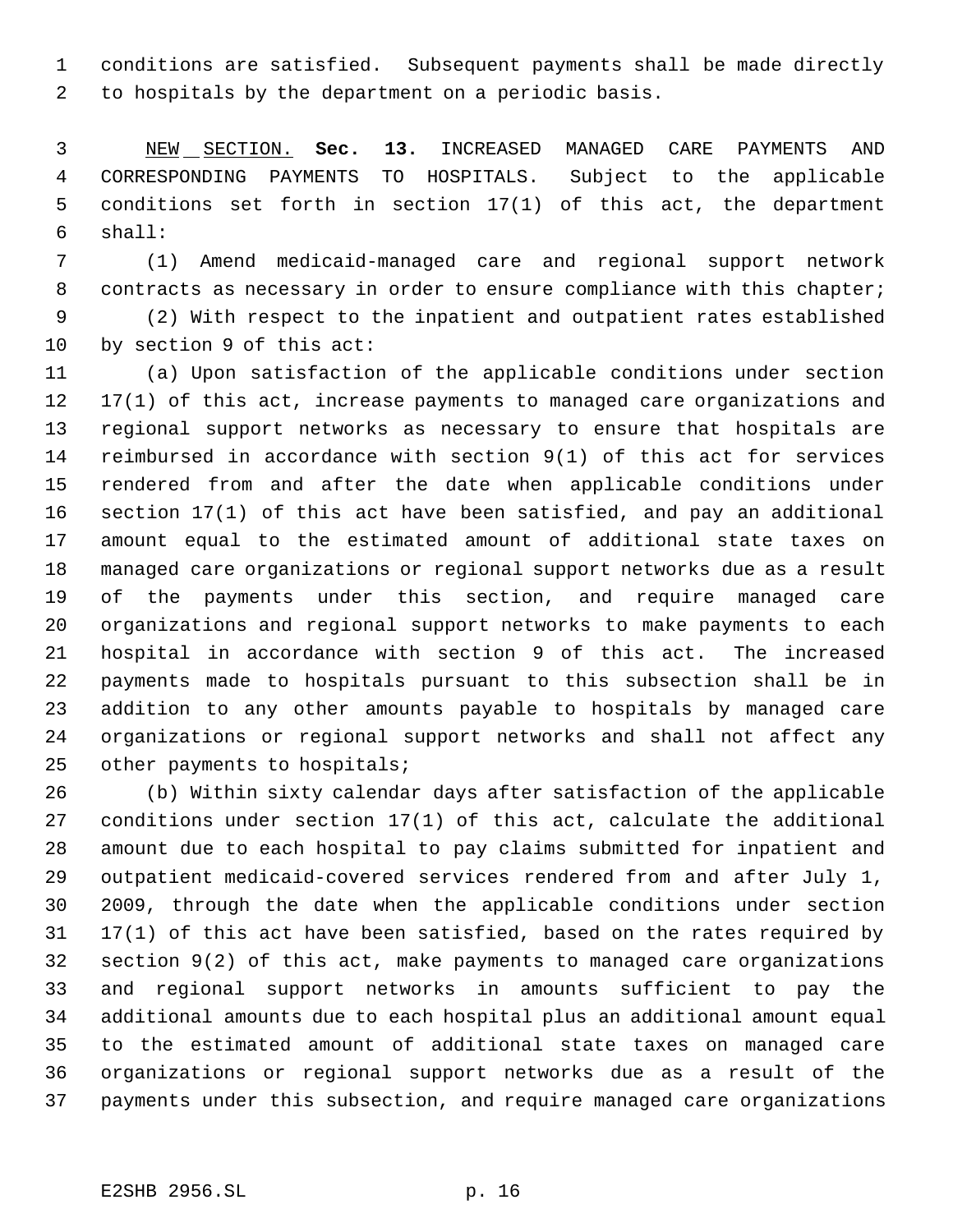and regional support networks to make payments to each hospital in accordance with the department's calculations within forty-five calendar days after the department disburses funds for those purposes.

 (3) With respect to the inpatient and outpatient hospital rates established by section 10 of this act:

 (a) Upon satisfaction of the applicable conditions under section 17(1) of this act, increase payments to managed care organizations and regional support networks as necessary to ensure that hospitals are reimbursed in accordance with section 10 of this act, and pay an additional amount equal to the estimated amount of additional state taxes on managed care organizations or regional support networks due as 12 a result of the payments under this section;

 (b) Require managed care organizations and regional support networks to reimburse hospitals for hospital inpatient and outpatient services rendered after the date that the applicable conditions under section 17(1) of this act are satisfied at rates no lower than the combined rates established by sections 9 and 10 of this act;

 (c) Within sixty calendar days after satisfaction of the applicable conditions under section 17(1) of this act, calculate the additional amount due to each hospital to pay claims submitted for inpatient and outpatient medicaid-covered services rendered from and after February 1, 2010, through the date when the applicable conditions under section 17(1) of this act are satisfied based on the rates required by section 10 of this act, make payments to managed care organizations and regional support networks in amounts sufficient to pay the additional amounts due to each hospital plus an additional amount equal to the estimated amount of additional state taxes on managed care organizations or regional support networks, and require managed care organizations and regional support networks to make payments to each hospital in accordance with the department's calculations within forty- five calendar days after the department disburses funds for those purposes;

 (d) Require managed care organizations that contract with health care organizations that provide, directly or by contract, health care services on a prepaid or capitated basis to make payments to health care organizations for any of the hospital payments that the managed care organizations would have been required to pay to hospitals under this section if the managed care organizations did not contract with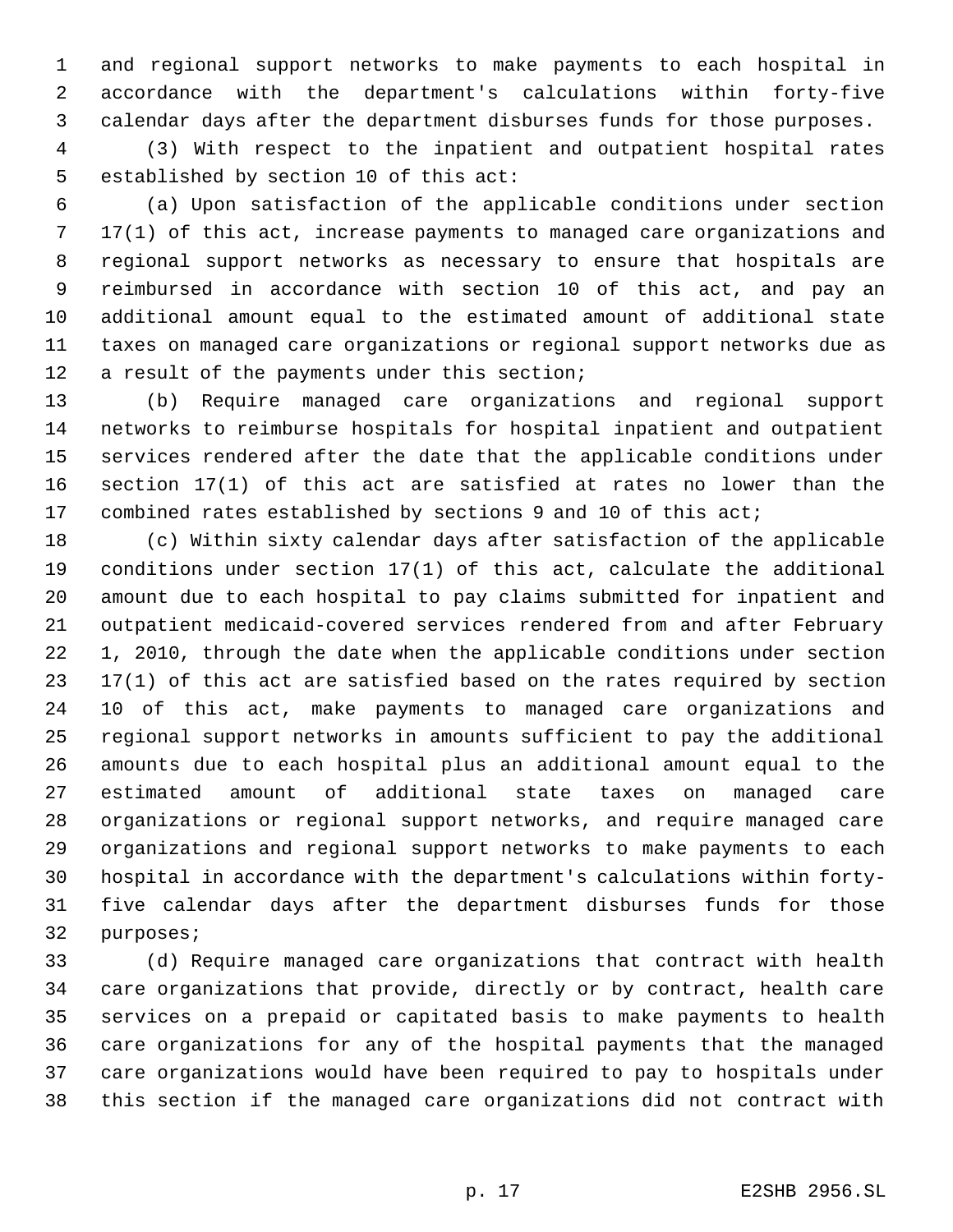those health care organizations, and require the managed care organizations to require those health care organizations to make equivalent payments to the hospitals that would have received payments under this section if the managed care organizations did not contract with the health care organizations;

 (4) The department shall ensure that the increases to the medicaid fee schedules as described in section 10 of this act are included in the development of healthy options premiums.

 (5) The department may require managed care organizations and regional support networks to demonstrate compliance with this section.

 NEW SECTION. **Sec. 14.** QUALITY INCENTIVE PAYMENTS. (1) The department, in collaboration with the health care authority, the department of health, the department of labor and industries, the Washington state hospital association, the Puget Sound health alliance, and the forum, a collaboration of health carriers, physicians, and hospitals in Washington state, shall design a system of hospital quality incentive payments. The design of the system shall be submitted to the relevant policy and fiscal committees of the legislature by December 15, 2010. The system shall be based upon the following principles:

 (a) Evidence-based treatment and processes shall be used to improve health care outcomes for hospital patients;

 (b) Effective purchasing strategies to improve the quality of health care services should involve the use of common quality improvement measures by public and private health care purchasers, while recognizing that some measures may not be appropriate for application to specialty pediatric, psychiatric, or rehabilitation hospitals;

 (c) Quality measures chosen for the system should be consistent with the standards that have been developed by national quality improvement organizations, such as the national quality forum, the federal centers for medicare and medicaid services, or the federal agency for healthcare research and quality. New reporting burdens to hospitals should be minimized by giving priority to measures hospitals are currently required to report to governmental agencies, such as the hospital compare measures collected by the federal centers for medicare and medicaid services;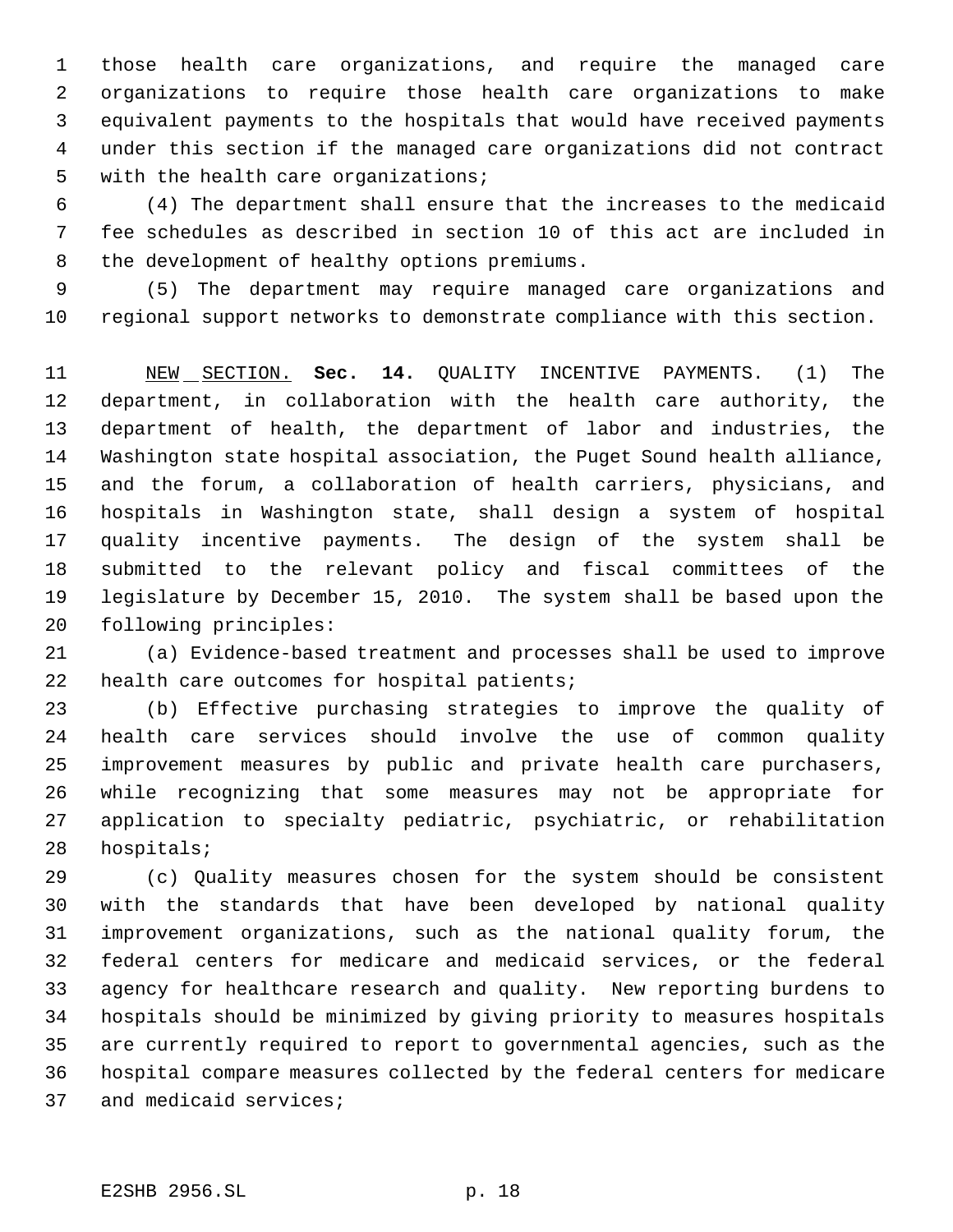(d) Benchmarks for each quality improvement measure should be set at levels that are feasible for hospitals to achieve, yet represent real improvements in quality and performance for a majority of hospitals in Washington state; and

 (e) Hospital performance and incentive payments should be designed in a manner such that all noncritical access hospitals in Washington are able to receive the incentive payments if performance is at or above the benchmark score set in the system established under this section.

 (2) Upon satisfaction of the applicable conditions set forth in section 17(1) of this act, and for state fiscal year 2013 and each fiscal year thereafter, assessments may be increased to support an additional one percent increase in inpatient hospital rates for noncritical access hospitals that meet the quality incentive benchmarks established under this section.

 NEW SECTION. **Sec. 15.** A new section is added to chapter 70.47 RCW to read as follows:

 The increases in inpatient and outpatient reimbursement rates included in chapter 74.--- RCW (the new chapter created in section 23 of this act) shall not be reflected in hospital payment rates for services provided to basic health enrollees under this chapter.

 NEW SECTION. **Sec. 16.** MULTIHOSPITAL LOCATIONS, NEW HOSPITALS, AND CHANGES IN OWNERSHIP. (1) If an entity owns or operates more than one hospital subject to assessment under this chapter, the entity shall pay the assessment for each hospital separately. However, if the entity operates multiple hospitals under a single medicaid provider number, it may pay the assessment for the hospitals in the aggregate.

 (2) Notwithstanding any other provision of this chapter, if a hospital subject to the assessment imposed under this chapter ceases to conduct hospital operations throughout a state fiscal year, the assessment for the quarter in which the cessation occurs shall be adjusted by multiplying the assessment computed under section 4 (1) and (3) of this act by a fraction, the numerator of which is the number of days during the year which the hospital conducts, operates, or maintains the hospital and the denominator of which is three hundred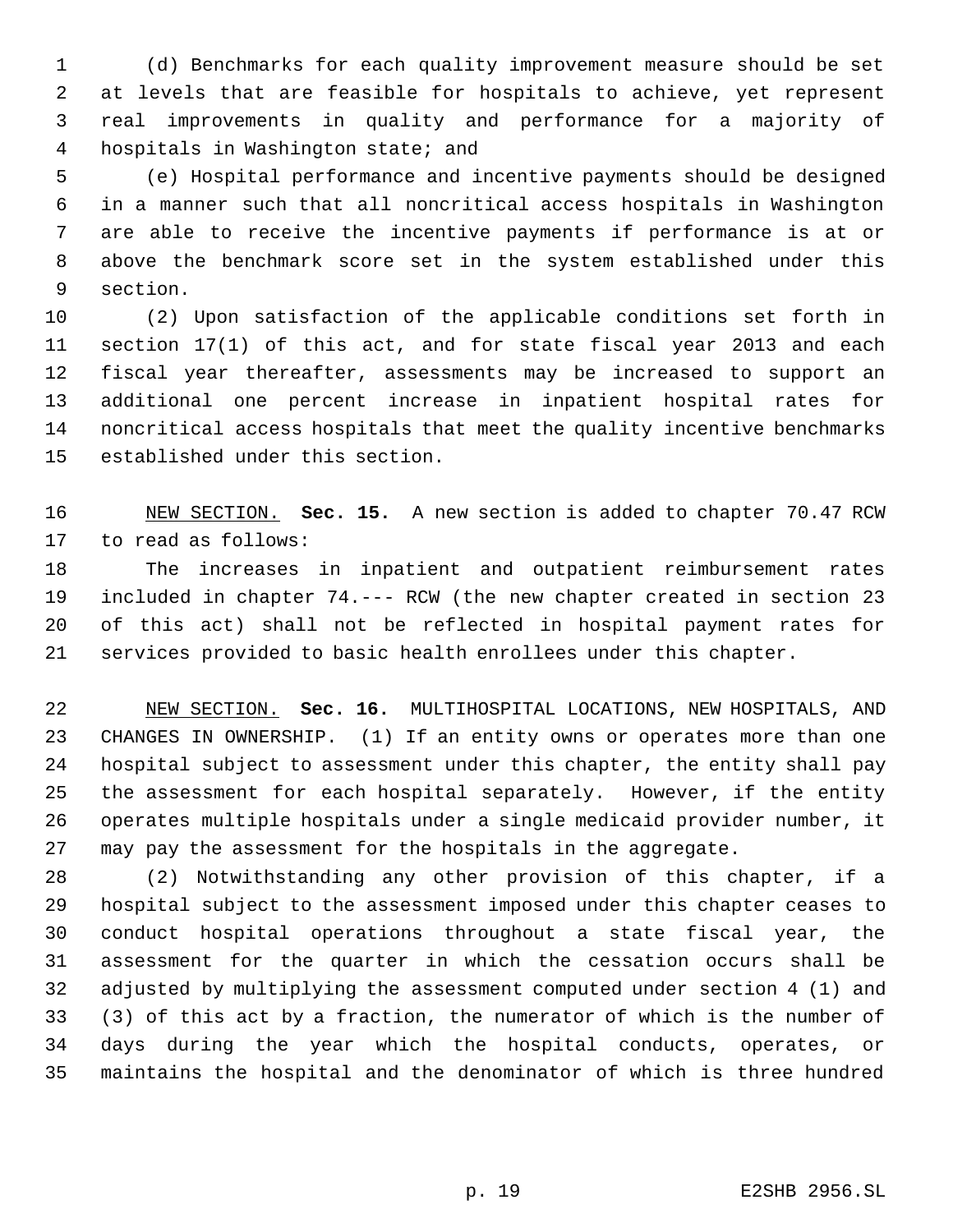sixty-five. Immediately prior to ceasing to conduct, operate, or maintain a hospital, the hospital shall pay the adjusted assessment for the fiscal year to the extent not previously paid.

 (3) Notwithstanding any other provision of this chapter, in the case of a hospital that commences conducting, operating, or maintaining a hospital that is not exempt from payment of the assessment under section 5 of this act and that did not conduct, operate, or maintain such hospital throughout the cost reporting year used to determine the assessment amount, the assessment for that hospital shall be computed on the basis of the actual number of nonmedicare inpatient days reported to the department by the hospital on a quarterly basis. The hospital shall be eligible to receive increased payments under this chapter beginning on the date it commences hospital operations.

 (4) Notwithstanding any other provision of this chapter, if a hospital previously subject to assessment is sold or transferred to another entity and remains subject to assessment, the assessment for that hospital shall be computed based upon the cost report data previously submitted by that hospital. The assessment shall be allocated between the transferor and transferee based on the number of days within the assessment period that each owned, operated, or maintained the hospital.

22 NEW SECTION. **Sec. 17.** CONDITIONS. (1) The assessment, collection, and disbursement of funds under this chapter shall be conditional upon:

 (a) Withdrawal of those aspects of any pending state plan amendments previously submitted to the centers for medicare and medicaid services that are inconsistent with this chapter, specifically any pending state plan amendment related to the four percent rate reductions for inpatient and outpatient hospital rates and elimination of the small rural disproportionate share hospital payment program as implemented July 1, 2009;

 (b) Approval by the centers for medicare and medicaid services of any state plan amendments or waiver requests that are necessary in 34 order to implement the applicable sections of this chapter;

 (c) To the extent necessary, amendment of contracts between the department and managed care organizations in order to implement this chapter; and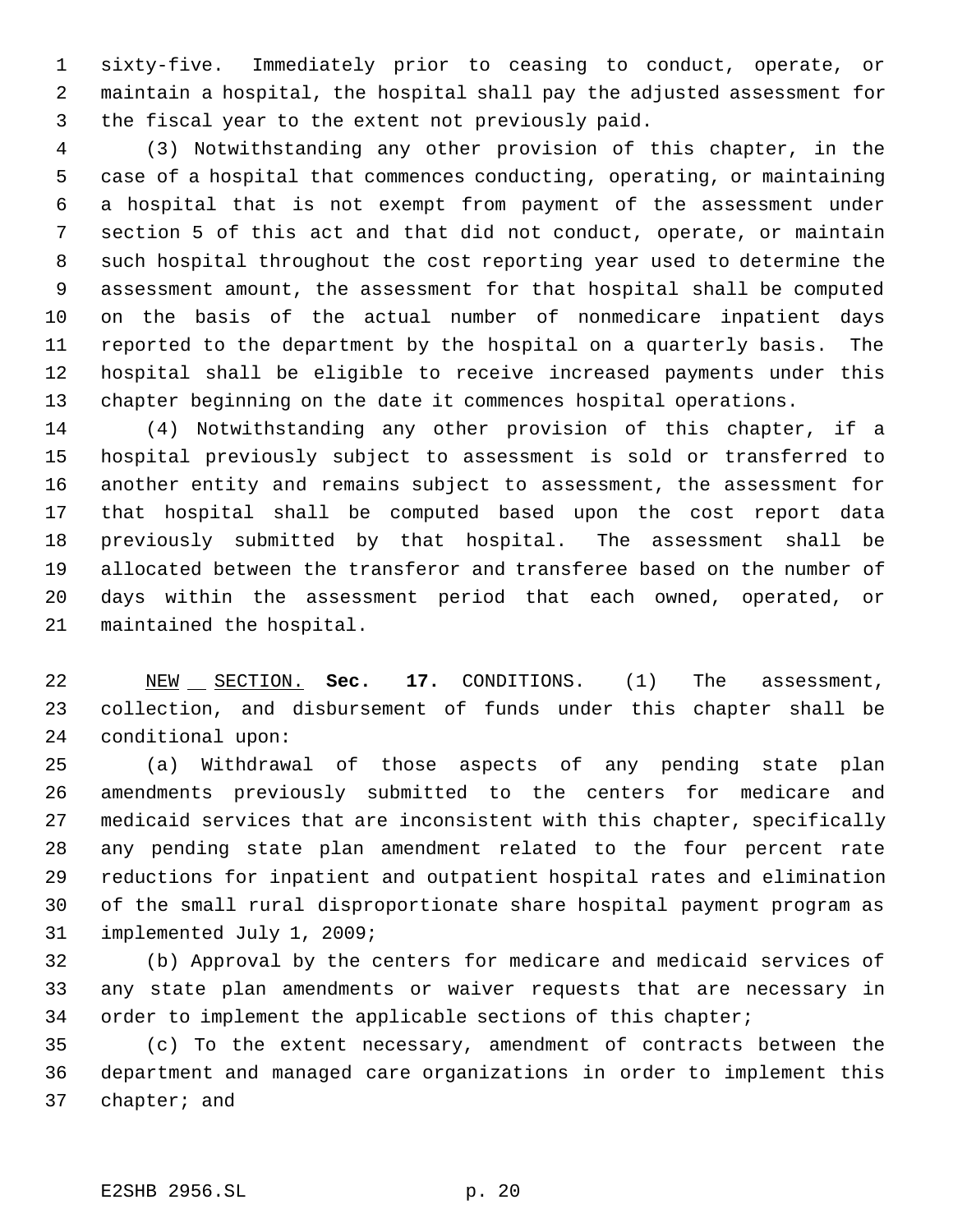(d) Certification by the office of financial management that appropriations have been adopted that fully support the rates established in this chapter for the upcoming fiscal year.

 (2) This chapter does not take effect or ceases to be imposed, and any moneys remaining in the fund shall be refunded to hospitals in proportion to the amounts paid by such hospitals, if and to the extent that:

 (a) An appellate court or the centers for medicare and medicaid services makes a final determination that any element of this chapter, 10 other than section 11 of this act, cannot be validly implemented;

 (b) Medicaid inpatient or outpatient reimbursement rates for hospitals are reduced below the combined rates established by sections 9 and 10 of this act;

 (c) Except for payments to the University of Washington medical center and harborview medical center, payments to hospitals required under sections 9, 10, 12, and 13 of this act are not eligible for federal matching funds;

 (d) Other funding available for the medicaid program is not sufficient to maintain medicaid inpatient and outpatient reimbursement rates at the levels set in sections 9, 10, and 12 of this act; or

 (e) The fund is used as a substitute for or to supplant other funds, except as authorized by section 3(3)(e) of this act.

 NEW SECTION. **Sec. 18.** SEVERABILITY. (1) The provisions of this chapter are not severable: If the conditions set forth in section 17(1) of this act are not satisfied or if any of the circumstances set forth in section 17(2) of this act should occur, this entire chapter shall have no effect from that point forward, except that if the payment under section 11 of this act, or the application thereof to any hospital or circumstances does not receive approval by the centers for medicare and medicaid services as described in section 17(1)(b) of this act or is determined to be unconstitutional or otherwise invalid, the other provisions of this chapter or its application to hospitals or circumstances other than those to which it is held invalid shall not be affected thereby.

 (2) In the event that any portion of this chapter shall have been validly implemented and the entire chapter is later rendered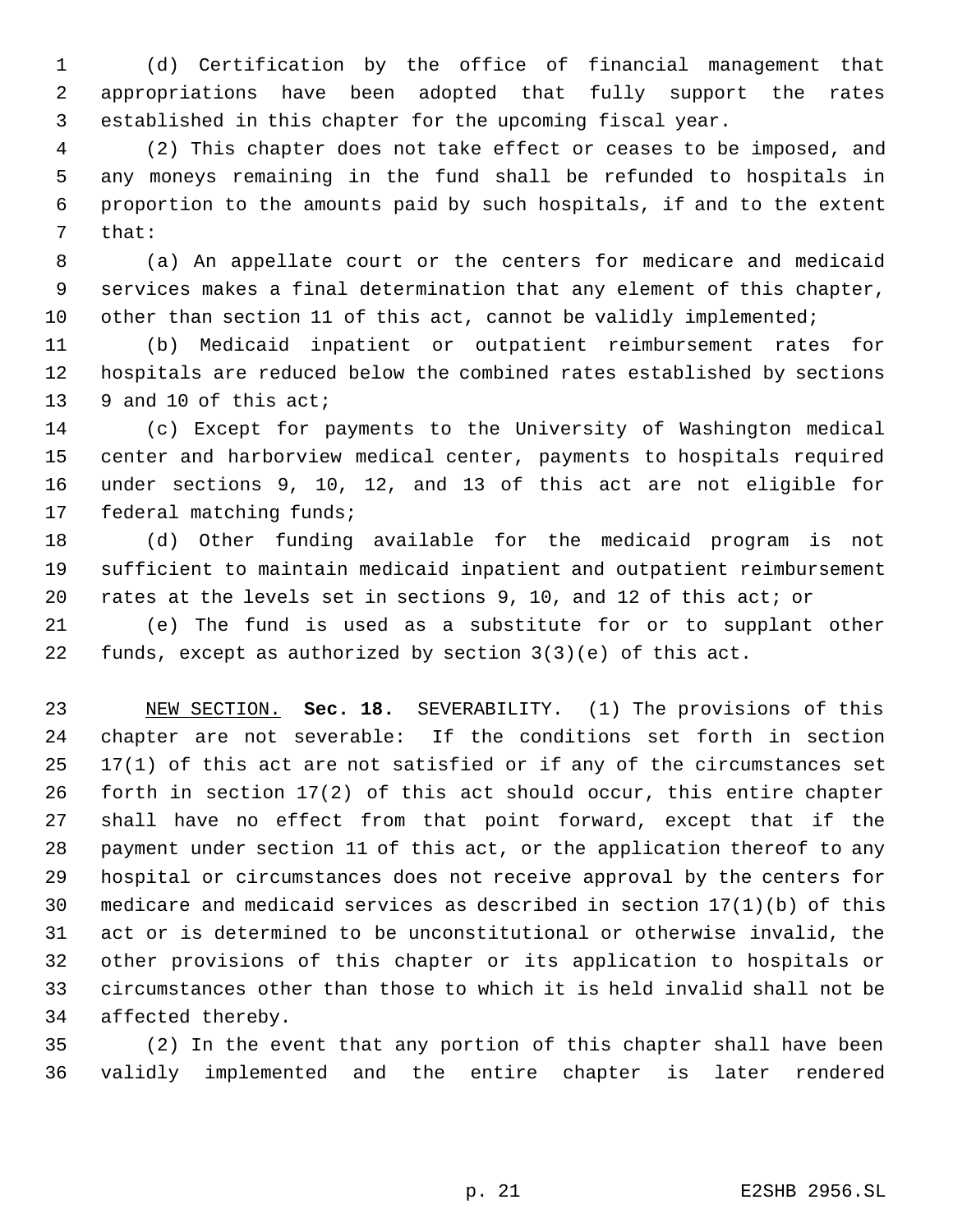ineffective under this section, prior assessments and payments under the validly implemented portions shall not be affected.

 (3) In the event that the payment under section 11 of this act, or the application thereof to any hospital or circumstances does not receive approval by the centers for medicare and medicaid services as described in section 17(1)(b) of this act or is determined to be unconstitutional or otherwise invalid, the amount of the assessment shall be adjusted under section 6(1)(c) of this act.

 **Sec. 19.** 2009 c 564 s 209 (uncodified) is amended to read as follows: **FOR THE DEPARTMENT OF SOCIAL AND HEALTH SERVICES--MEDICAL ASSISTANCE PROGRAM** General Fund--State Appropriation (FY 2010) . . . . . . \$1,597,387,000 General Fund--State Appropriation (FY 2011) . . . . . . \$1,984,797,000 General Fund--Federal Appropriation . . . . . . . . . . \$5,210,672,000 16 General Fund--Private/Local Appropriation . . . . . . . . \$12,903,000 Emergency Medical Services and Trauma Care Systems 18 Trust Account--State Appropriation . . . . . . . . . \$15,076,000 Tobacco Prevention and Control Account-- 20 State Appropriation . . . . . . . . . . . . . . . . . \$3,766,000 TOTAL APPROPRIATION . . . . . . . . . . . . . . \$8,824,601,000

 The appropriations in this section are subject to the following conditions and limitations:

 (1) Based on quarterly expenditure reports and caseload forecasts, if the department estimates that expenditures for the medical assistance program will exceed the appropriations, the department shall take steps including but not limited to reduction of rates or elimination of optional services to reduce expenditures so that total program costs do not exceed the annual appropriation authority.

 (2) In determining financial eligibility for medicaid-funded services, the department is authorized to disregard recoveries by Holocaust survivors of insurance proceeds or other assets, as defined in RCW 48.104.030.

 (3) The legislature affirms that it is in the state's interest for Harborview medical center to remain an economically viable component of the state's health care system.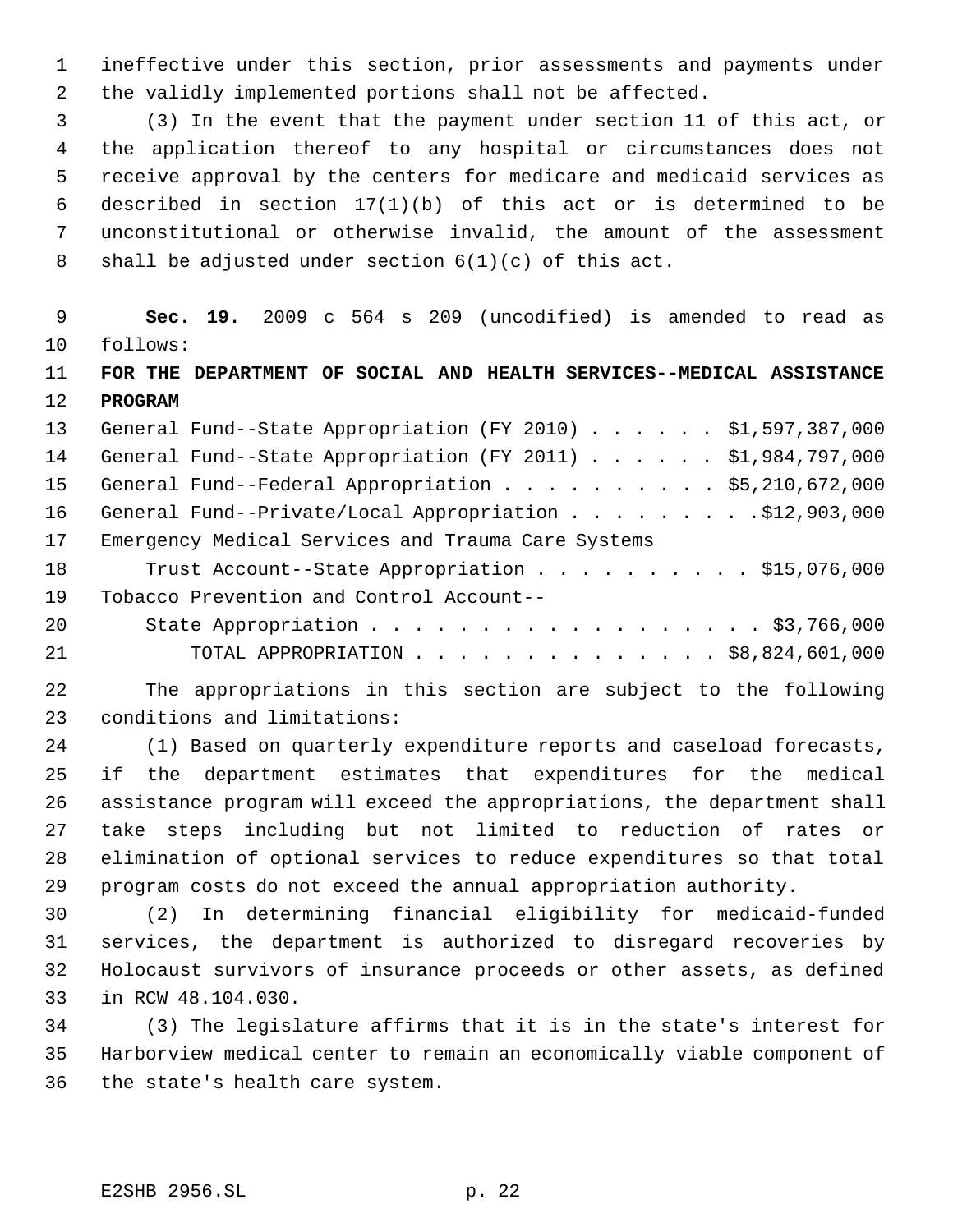(4) When a person is ineligible for medicaid solely by reason of residence in an institution for mental diseases, the department shall provide the person with the same benefits as he or she would receive if eligible for medicaid, using state-only funds to the extent necessary.

 (5) In accordance with RCW 74.46.625, \$6,000,000 of the general fund--federal appropriation is provided solely for supplemental payments to nursing homes operated by public hospital districts. The public hospital district shall be responsible for providing the required nonfederal match for the supplemental payment, and the payments shall not exceed the maximum allowable under federal rules. It is the legislature's intent that the payments shall be supplemental to and shall not in any way offset or reduce the payments calculated and provided in accordance with part E of chapter 74.46 RCW. It is the legislature's further intent that costs otherwise allowable for rate- setting and settlement against payments under chapter 74.46 RCW shall not be disallowed solely because such costs have been paid by revenues retained by the nursing home from these supplemental payments. The supplemental payments are subject to retrospective interim and final cost settlements based on the nursing homes' as-filed and final medicare cost reports. The timing of the interim and final cost settlements shall be at the department's discretion. During either the interim cost settlement or the final cost settlement, the department shall recoup from the public hospital districts the supplemental payments that exceed the medicaid cost limit and/or the medicare upper payment limit. The department shall apply federal rules for identifying the eligible incurred medicaid costs and the medicare upper payment limit.

 (6) \$1,110,000 of the general fund--federal appropriation and \$1,105,000 of the general fund--state appropriation for fiscal year 2011 are provided solely for grants to rural hospitals. The department shall distribute the funds under a formula that provides a relatively larger share of the available funding to hospitals that (a) serve a disproportionate share of low-income and medically indigent patients, and (b) have relatively smaller net financial margins, to the extent allowed by the federal medicaid program.

 (7) \$9,818,000 of the general fund--state appropriation for fiscal year 2011, and \$9,865,000 of the general fund--federal appropriation are provided solely for grants to nonrural hospitals. The department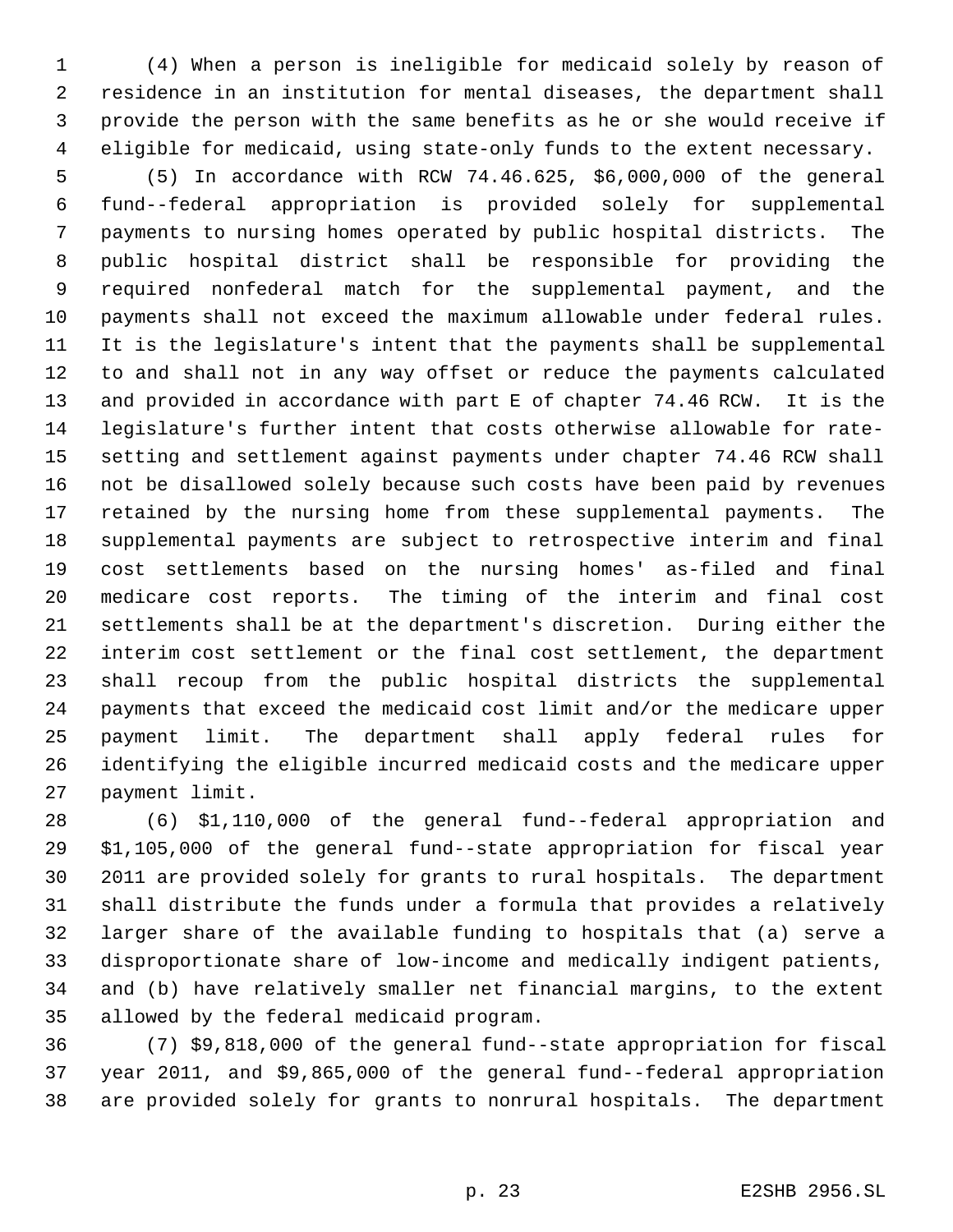shall distribute the funds under a formula that provides a relatively larger share of the available funding to hospitals that (a) serve a disproportionate share of low-income and medically indigent patients, and (b) have relatively smaller net financial margins, to the extent allowed by the federal medicaid program.

 (8) The department shall continue the inpatient hospital certified public expenditures program for the 2009-11 biennium. The program shall apply to all public hospitals, including those owned or operated by the state, except those classified as critical access hospitals or state psychiatric institutions. The department shall submit reports to the governor and legislature by November 1, 2009, and by November 1, 2010, that evaluate whether savings continue to exceed costs for this program. If the certified public expenditures (CPE) program in its current form is no longer cost-effective to maintain, the department shall submit a report to the governor and legislature detailing cost-effective alternative uses of local, state, and federal resources as a replacement for this program. During fiscal year 2010 and fiscal year 2011, hospitals in the program shall be paid and shall retain one hundred percent of the federal portion of the allowable hospital cost for each medicaid inpatient fee-for-service claim payable by medical assistance and one hundred percent of the federal portion of the maximum disproportionate share hospital payment allowable under federal regulations. Inpatient medicaid payments shall be established using an allowable methodology that approximates the cost of claims submitted by the hospitals. Payments made to each hospital in the program in each fiscal year of the biennium shall be compared to a baseline amount. The baseline amount will be determined by the total of (a) the inpatient claim payment amounts that would have been paid during the 29 fiscal year had the hospital not been in the CPE program based on the 30 reimbursement rates developed, implemented, and consistent with policies approved in the 2009-11 biennial operating appropriations act (chapter 564, Laws of 2009) and in effect on July 1, 2009, (b) one-half of the indigent assistance disproportionate share hospital payment amounts paid to and retained by each hospital during fiscal year 2005, and (c) all of the other disproportionate share hospital payment amounts paid to and retained by each hospital during fiscal year 2005 to the extent the same disproportionate share hospital programs exist in the 2009-11 biennium. If payments during the fiscal year exceed the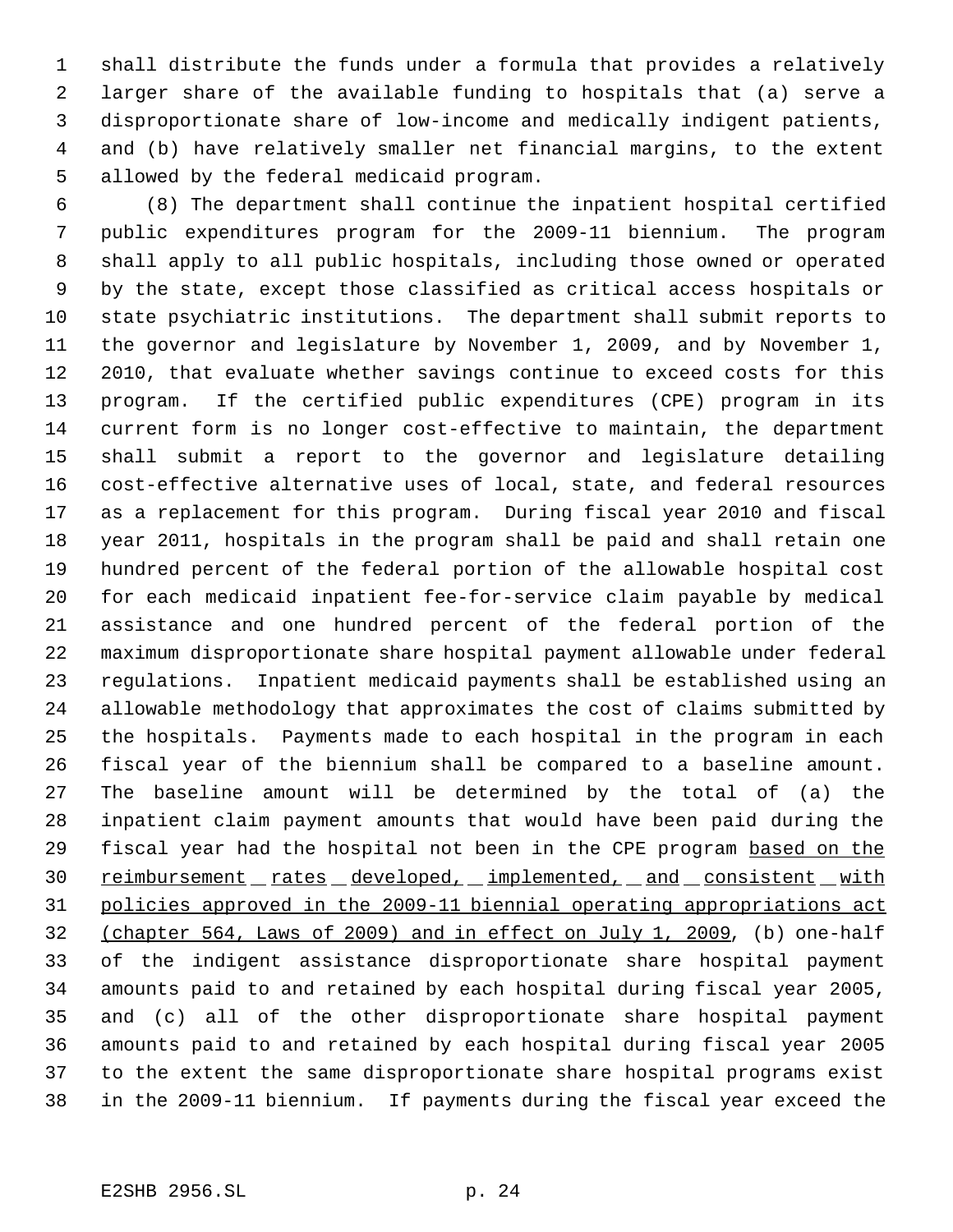hospital's baseline amount, no additional payments will be made to the hospital except the federal portion of allowable disproportionate share hospital payments for which the hospital can certify allowable match. If payments during the fiscal year are less than the baseline amount, the hospital will be paid a state grant equal to the difference between payments during the fiscal year and the applicable baseline amount. Payment of the state grant shall be made in the applicable fiscal year and distributed in monthly payments. The grants will be recalculated and redistributed as the baseline is updated during the fiscal year. The grant payments are subject to an interim settlement within eleven months after the end of the fiscal year. A final settlement shall be performed. To the extent that either settlement determines that a hospital has received funds in excess of what it would have received as described in this subsection, the hospital must repay the excess amounts to the state when requested. \$6,570,000 of the general fund-- state appropriation for fiscal year 2010, which is appropriated in section 204(1) of this act, and \$1,500,000 of the general fund--state appropriation for fiscal year 2011, which is appropriated in section 204(1) of this act, are provided solely for state grants for the participating hospitals. Sufficient amounts are appropriated in this section for the remaining state grants for the participating hospitals. CPE hospitals will receive the inpatient and outpatient reimbursement 23 rate restorations in section 9 and rate increases in section  $10(1)(b)$  of Engrossed Second Substitute House Bill No. 2956 (hospital safety net 25 assessment) funded through the hospital safety net assessment fund 26 rather than through the baseline mechanism specified in this section.

 (9) The department is authorized to use funds appropriated in this section to purchase goods and supplies through direct contracting with vendors when the department determines it is cost-effective to do so.

 (10) Sufficient amounts are appropriated in this section for the department to continue podiatry services for medicaid-eligible adults.

 (11) Sufficient amounts are appropriated in this section for the department to provide an adult dental benefit that is at least equivalent to the benefit provided in the 2003-05 biennium.

 (12) \$93,000 of the general fund--state appropriation for fiscal year 2010 and \$93,000 of the general fund--federal appropriation are provided solely for the department to pursue a federal Medicaid waiver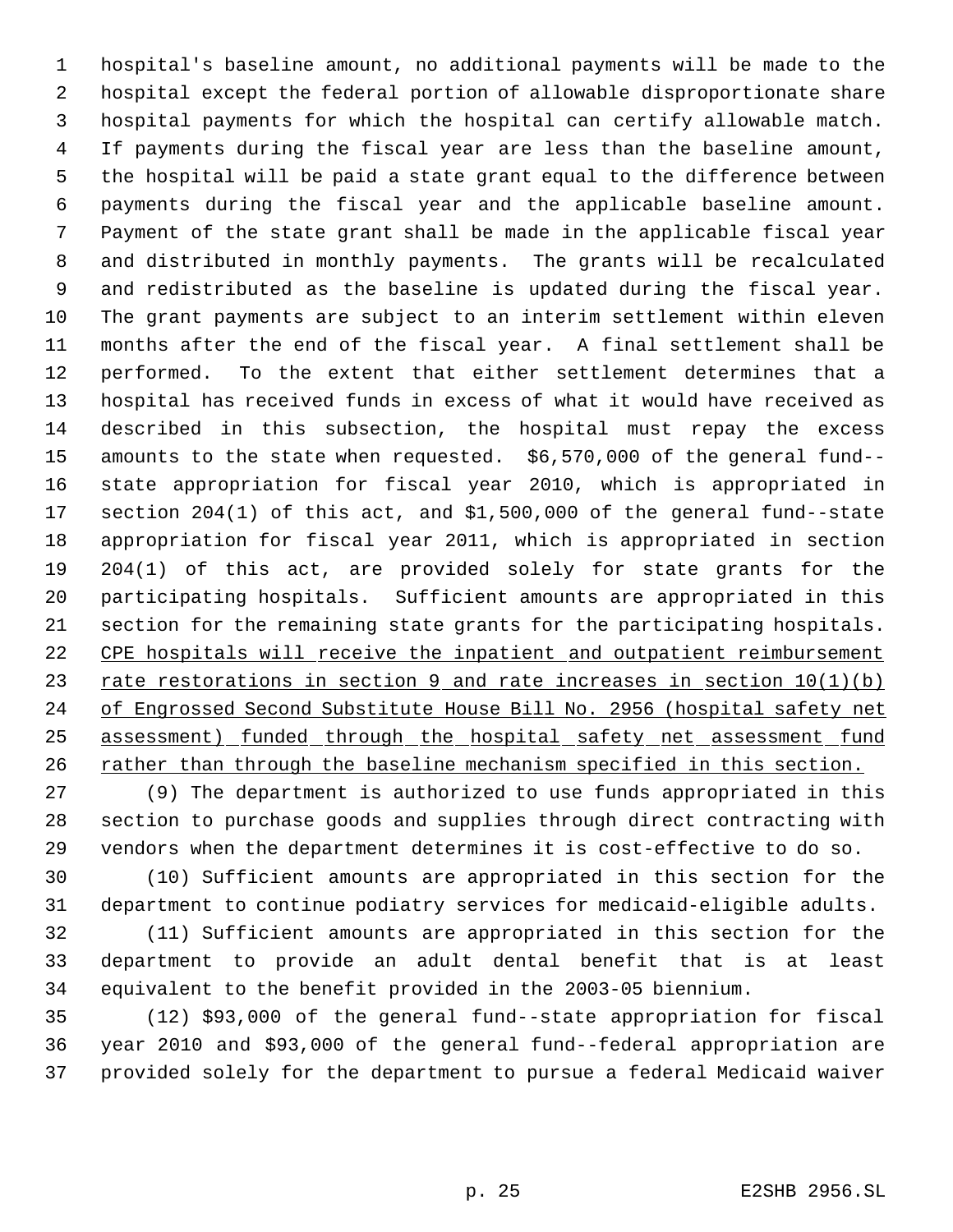pursuant to Second Substitute Senate Bill No. 5945 (Washington health partnership plan). If the bill is not enacted by June 30, 2009, the amounts provided in this subsection shall lapse.

 (13) The department shall require managed health care systems that have contracts with the department to serve medical assistance clients to limit any reimbursements or payments the systems make to providers not employed by or under contract with the systems to no more than the medical assistance rates paid by the department to providers for comparable services rendered to clients in the fee-for-service delivery system.

 (14) Appropriations in this section are sufficient for the department to continue to fund family planning nurses in the community services offices.

 (15) The department, in coordination with stakeholders, will conduct an analysis of potential savings in utilization of home dialysis. The department shall present its findings to the appropriate house of representatives and senate committees by December 2010.

 (16) A maximum of \$166,875,000 of the general fund--state appropriation and \$38,389,000 of the general fund--federal appropriation may be expended in the fiscal biennium for the general assistance-unemployable medical program, and these amounts are provided solely for this program. Of these amounts, \$10,749,000 of the general fund--state appropriation for fiscal year 2010 and \$10,892,000 of the general fund--federal appropriation are provided solely for payments to hospitals for providing outpatient services to low income patients who are recipients of general assistance-unemployable. Pursuant to RCW 74.09.035, the department shall not expend for the general assistance medical care services program any amounts in excess of the amounts provided in this subsection.

 (17) If the department determines that it is feasible within the amounts provided in subsection (16) of this section, and without the loss of federal disproportionate share hospital funds, the department shall contract with the carrier currently operating a managed care pilot project for the provision of medical care services to general assistance-unemployable clients. Mental health services shall be included in the services provided through the managed care system. If the department determines that it is feasible, effective October 1, 2009, in addition to serving clients in the pilot counties, the carrier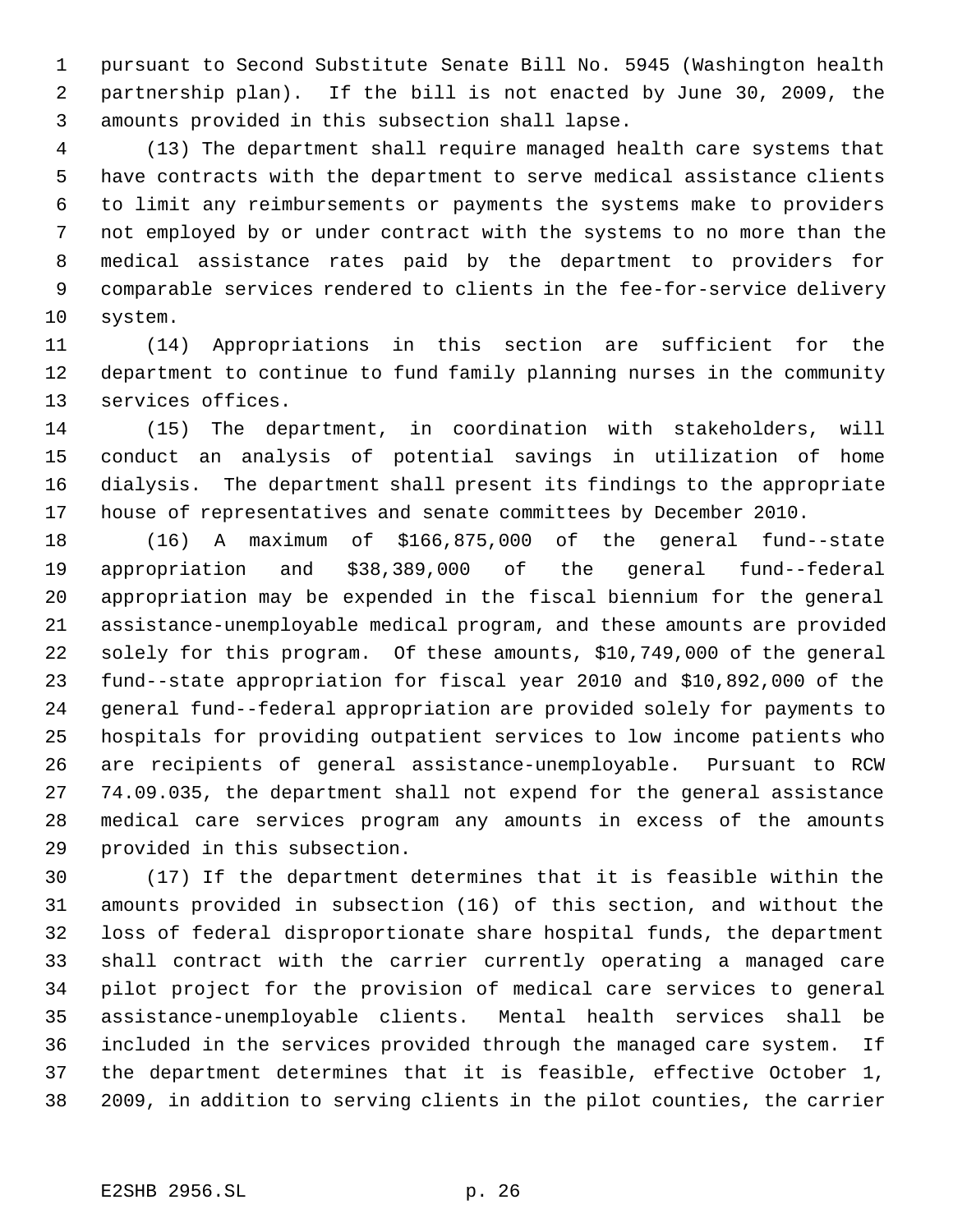shall expand managed care services to clients residing in at least the following counties: Spokane, Yakima, Chelan, Kitsap, and Cowlitz. If the department determines that it is feasible, the carrier shall complete implementation into the remaining counties. Total per person costs to the state, including outpatient and inpatient services and any additional costs due to stop loss agreements, shall not exceed the per capita payments projected for the general assistance-unemployable eligibility category, by fiscal year, in the February 2009 medical assistance expenditures forecast. The department, in collaboration with the carrier, shall seek to improve the transition rate of general assistance clients to the federal supplemental security income program.

 (18) The department shall evaluate the impact of the use of a managed care delivery and financing system on state costs and outcomes for general assistance medical clients. Outcomes measured shall include state costs, utilization, changes in mental health status and symptoms, and involvement in the criminal justice system.

 (19) The department shall report to the governor and the fiscal committees of the legislature by June 1, 2010, on its progress toward achieving a twenty percentage point increase in the generic prescription drug utilization rate.

 (20) State funds shall not be used by hospitals for advertising purposes.

 (21) The department shall seek a medicaid state plan amendment to create a professional services supplemental payment program for University of Washington medicine professional providers no later than July 1, 2009. The department shall apply federal rules for identifying the shortfall between current fee-for-service medicaid payments to participating providers and the applicable federal upper payment limit. Participating providers shall be solely responsible for providing the local funds required to obtain federal matching funds. Any incremental costs incurred by the department in the development, implementation, and maintenance of this program will be the responsibility of the participating providers. Participating providers will retain the full amount of supplemental payments provided under this program, net of any potential costs for any related audits or litigation brought against the state. The department shall report to the governor and the legislative fiscal committees on the prospects for expansion of the program to other qualifying providers as soon as feasibility is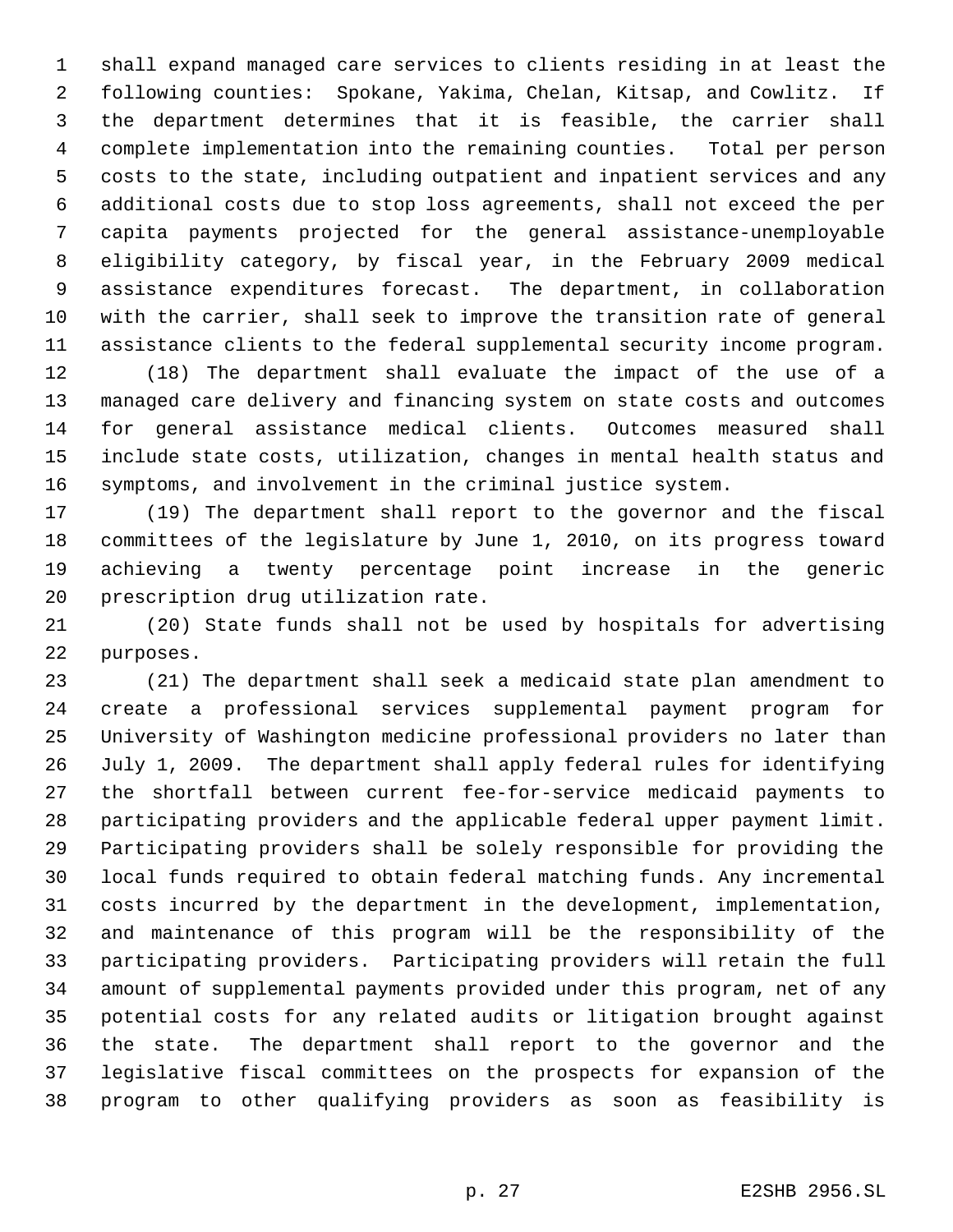determined but no later than December 31, 2009. The report will outline estimated impacts on the participating providers, the procedures necessary to comply with federal guidelines, and the administrative resource requirements necessary to implement the program. The department will create a process for expansion of the program to other qualifying providers as soon as it is determined feasible by both the department and providers but no later than June 30, 2010.

 (22) \$9,350,000 of the general fund--state appropriation for fiscal year 2010, \$8,313,000 of the general fund--state appropriation for fiscal year 2011, and \$20,371,000 of the general fund--federal appropriation are provided solely for development and implementation of a replacement system for the existing medicaid management information system. The amounts provided in this subsection are conditioned on the department satisfying the requirements of section 902 of this act.

 (23) \$506,000 of the general fund--state appropriation for fiscal year 2011 and \$657,000 of the general fund--federal appropriation are provided solely for the implementation of Second Substitute House Bill No. 1373 (children's mental health). If the bill is not enacted by June 30, 2009, the amounts provided in this subsection shall lapse.

 (24) Pursuant to 42 U.S.C. Sec. 1396(a)(25), the department shall pursue insurance claims on behalf of medicaid children served through its in-home medically intensive child program under WAC 388-551-3000. The department shall report to the Legislature by December 31, 2009, on the results of its efforts to recover such claims.

 (25) The department may, on a case-by-case basis and in the best interests of the child, set payment rates for medically intensive home care services to promote access to home care as an alternative to hospitalization. Expenditures related to these increased payments shall not exceed the amount the department would otherwise pay for hospitalization for the child receiving medically intensive home care services.

 (26) \$425,000 of the general fund--state appropriation for fiscal year 2010, \$425,000 of the general fund--state appropriation for fiscal year 2011, and \$1,580,000 of the general fund--federal appropriation are provided solely to continue children's health coverage outreach and education efforts under RCW 74.09.470. These efforts shall rely on existing relationships and systems developed with local public health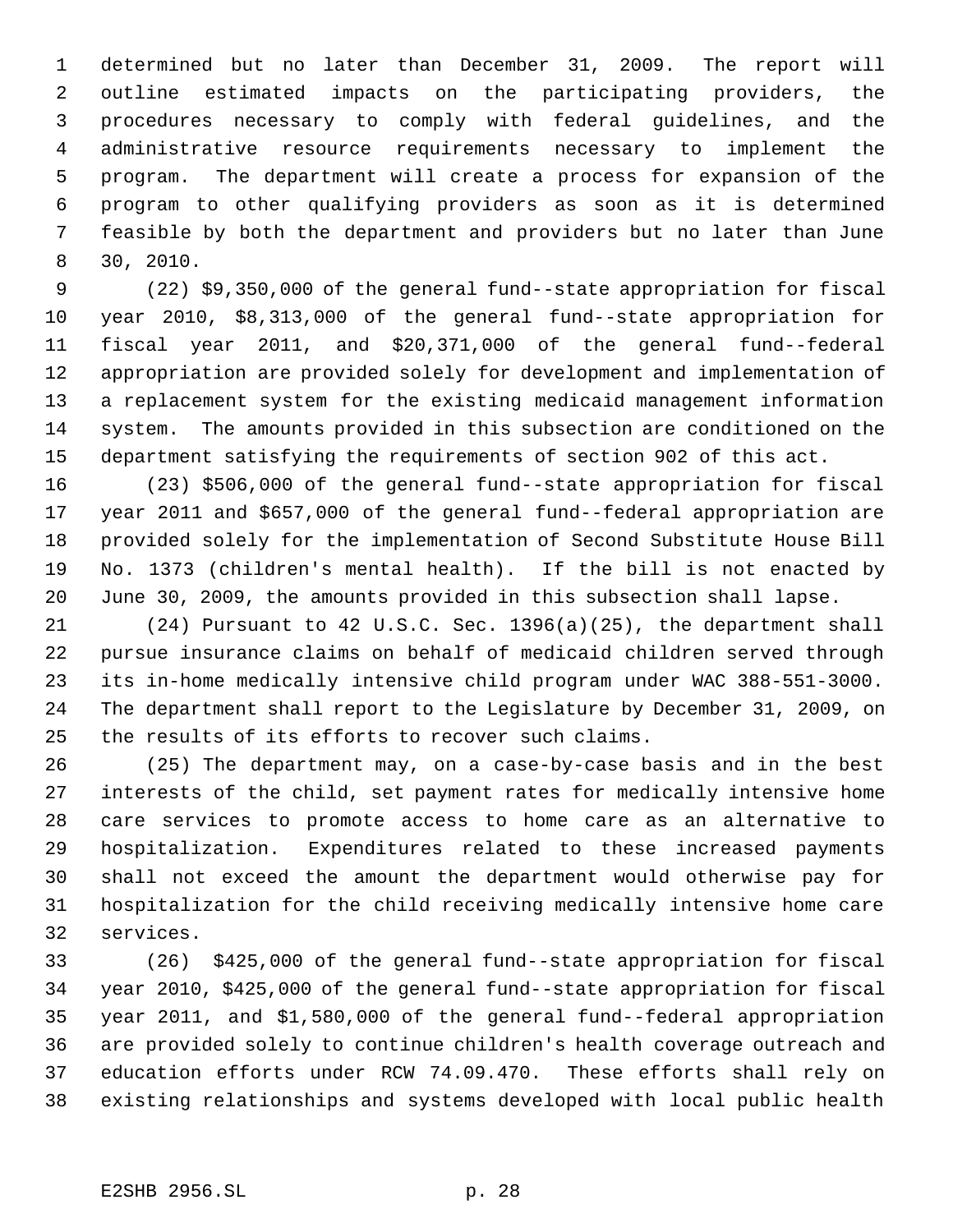agencies, health care providers, public schools, the women, infants, and children program, the early childhood education and assistance program, child care providers, newborn visiting nurses, and other community-based organizations. The department shall seek public- private partnerships and federal funds that are or may become available to provide on-going support for outreach and education efforts under the federal children's health insurance program reauthorization act of 2009.

 (27) The department, in conjunction with the office of financial 10 management, shall ((reduce-outpatient-and-inpatient-hospital-rates 11 and)) implement a prorated inpatient payment policy. ((In determining 12 the level of reductions needed, the department shall include in its 13 calculations - services - paid - under -fee-for-service, - managed - care, - and 14 certified public expenditure payment methods; but reductions shall not 15 apply-to-payments-for-psychiatric-inpatient-services-or-payments-to 16 critical access hospitals.))

 (28) The department will pursue a competitive procurement process for antihemophilic products, emphasizing evidence-based medicine and protection of patient access without significant disruption in treatment.

 (29) The department will pursue several strategies towards reducing pharmacy expenditures including but not limited to increasing generic prescription drug utilization by 20 percentage points and promoting increased utilization of the existing mail-order pharmacy program.

 (30) The department shall reduce reimbursement for over-the-counter medications while maintaining reimbursement for those over-the-counter medications that can replace more costly prescription medications.

 (31) The department shall seek public-private partnerships and federal funds that are or may become available to implement health information technology projects under the federal American recovery and reinvestment act of 2009.

 (32) The department shall target funding for maternity support services towards pregnant women with factors that lead to higher rates of poor birth outcomes, including hypertension, a preterm or low birth weight birth in the most recent previous birth, a cognitive deficit or developmental disability, substance abuse, severe mental illness, unhealthy weight or failure to gain weight, tobacco use, or African American or Native American race.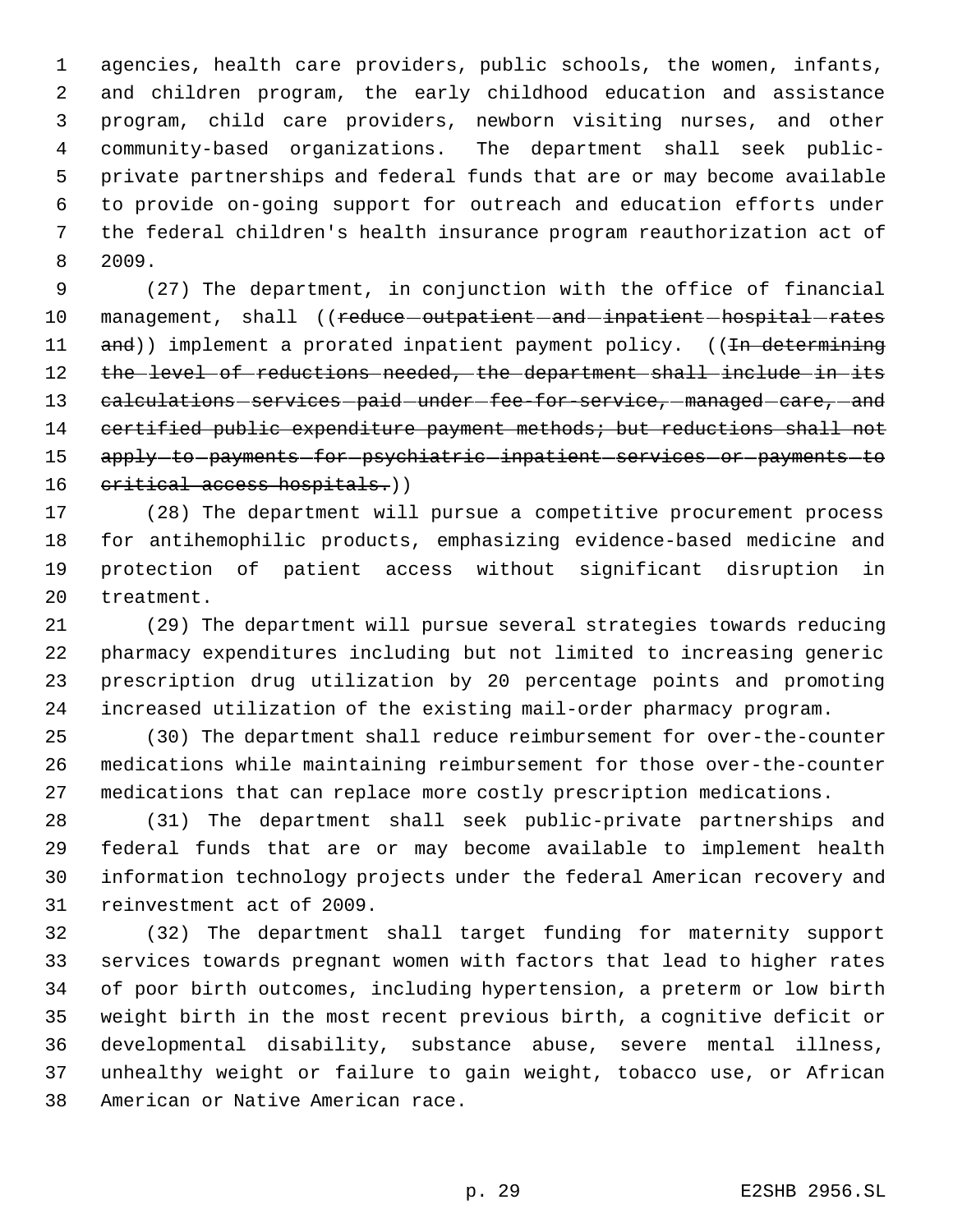(33) The department shall direct graduate medical education funds to programs that focus on primary care training.

 (34) \$79,000 of the general fund--state appropriation for fiscal year 2010 and \$53,000 of the general fund--federal appropriation are provided solely to implement Substitute House Bill No. 1845 (medical support obligations).

 (35) \$63,000 of the general fund--state appropriation for fiscal year 2010, \$583,000 of the general fund--state appropriation for fiscal year 2011, and \$864,000 of the general fund--federal appropriation are provided solely to implement Engrossed House Bill No. 2194 (extraordinary medical placement for offenders). The department shall work in partnership with the department of corrections to identify services and find placements for offenders who are released through the extraordinary medical placement program. The department shall collaborate with the department of corrections to identify and track cost savings to the department of corrections, including medical cost savings, and to identify and track expenditures incurred by the aging and disability services program for community services and by the medical assistance program for medical expenses. A joint report regarding the identified savings and expenditures shall be provided to the office of financial management and the appropriate fiscal committees of the legislature by November 30, 2010. If this bill is not enacted by June 30, 2009, the amounts provided in this subsection shall lapse.

 (36) Sufficient amounts are provided in this section to provide full benefit dual eligible beneficiaries with medicare part D prescription drug copayment coverage in accordance with RCW 74.09.520.

 **Sec. 20.** RCW 43.84.092 and 2009 c 479 s 31, 2009 c 472 s 5, and 2009 c 451 s 8 are each reenacted and amended to read as follows:

 (1) All earnings of investments of surplus balances in the state treasury shall be deposited to the treasury income account, which account is hereby established in the state treasury.

 (2) The treasury income account shall be utilized to pay or receive funds associated with federal programs as required by the federal cash management improvement act of 1990. The treasury income account is subject in all respects to chapter 43.88 RCW, but no appropriation is required for refunds or allocations of interest earnings required by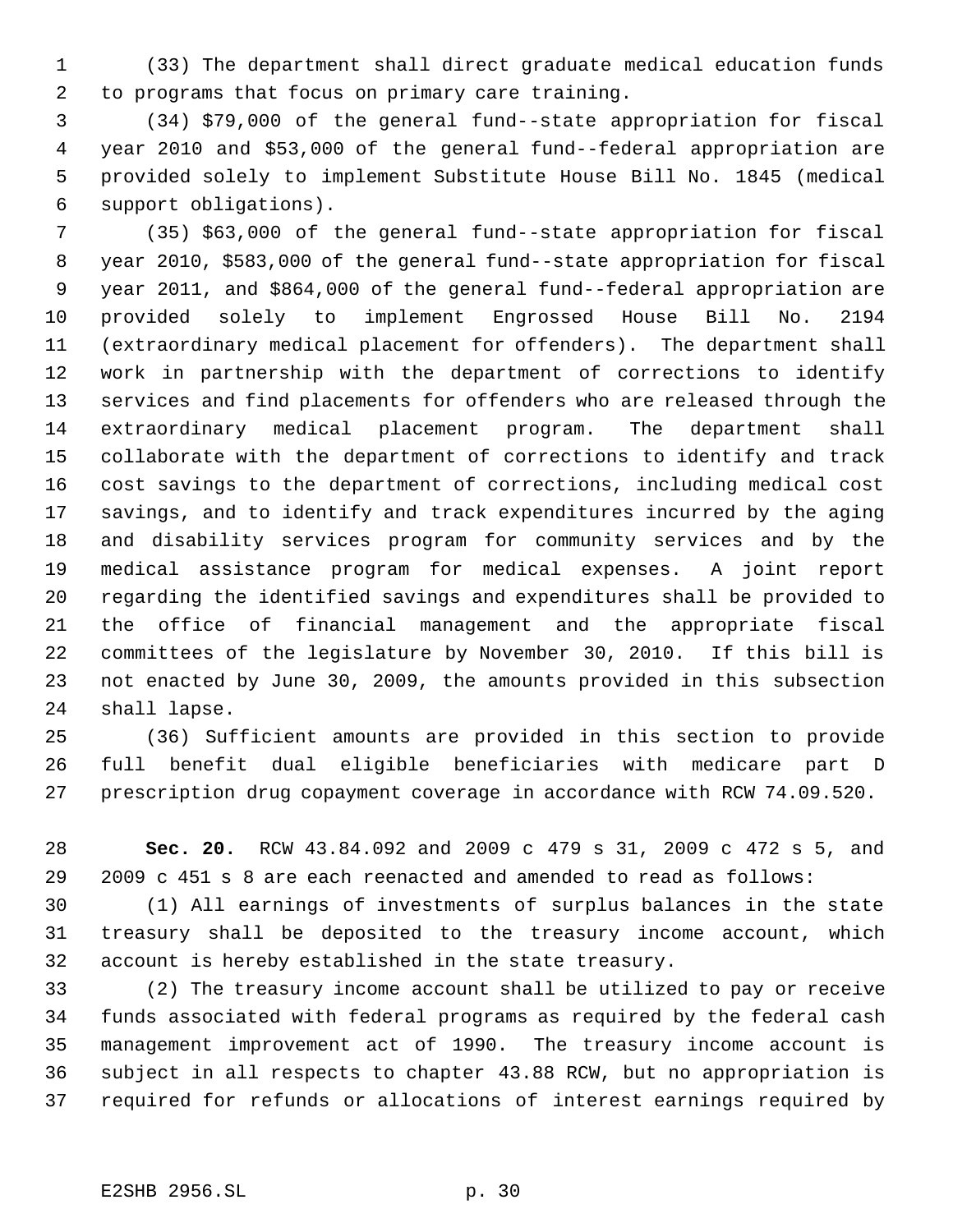the cash management improvement act. Refunds of interest to the federal treasury required under the cash management improvement act fall under RCW 43.88.180 and shall not require appropriation. The office of financial management shall determine the amounts due to or from the federal government pursuant to the cash management improvement act. The office of financial management may direct transfers of funds between accounts as deemed necessary to implement the provisions of the cash management improvement act, and this subsection. Refunds or allocations shall occur prior to the distributions of earnings set forth in subsection (4) of this section.

 (3) Except for the provisions of RCW 43.84.160, the treasury income account may be utilized for the payment of purchased banking services on behalf of treasury funds including, but not limited to, depository, safekeeping, and disbursement functions for the state treasury and affected state agencies. The treasury income account is subject in all respects to chapter 43.88 RCW, but no appropriation is required for payments to financial institutions. Payments shall occur prior to distribution of earnings set forth in subsection (4) of this section.

 (4) Monthly, the state treasurer shall distribute the earnings credited to the treasury income account. The state treasurer shall credit the general fund with all the earnings credited to the treasury income account except:

 The following accounts and funds shall receive their proportionate share of earnings based upon each account's and fund's average daily balance for the period: The aeronautics account, the aircraft search and rescue account, the budget stabilization account, the capitol building construction account, the Cedar River channel construction and operation account, the Central Washington University capital projects account, the charitable, educational, penal and reformatory institutions account, the cleanup settlement account, the Columbia river basin water supply development account, the common school construction fund, the county arterial preservation account, the county criminal justice assistance account, the county sales and use tax equalization account, the data processing building construction account, the deferred compensation administrative account, the deferred compensation principal account, the department of licensing services account, the department of retirement systems expense account, the developmental disabilities community trust account, the drinking water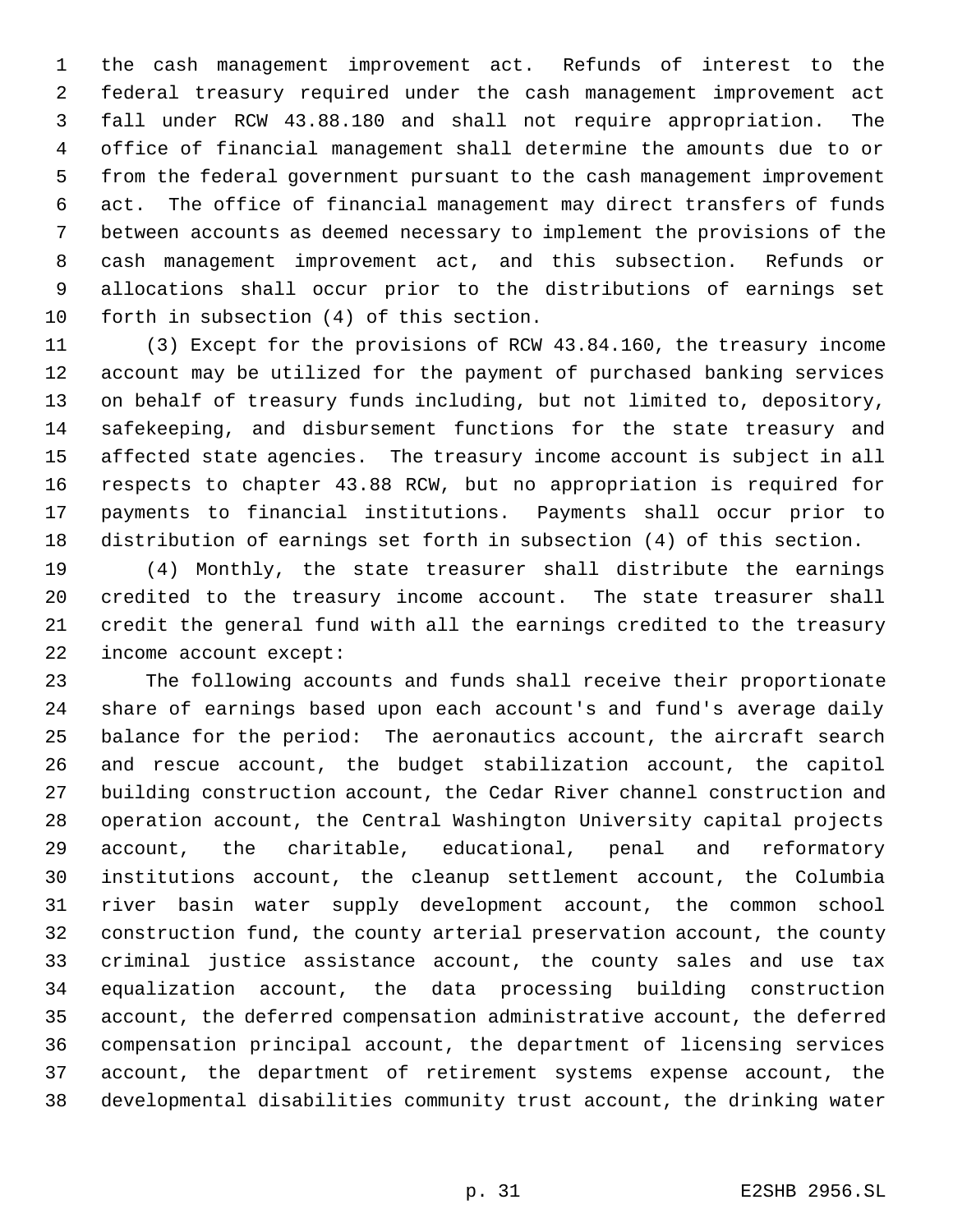assistance account, the drinking water assistance administrative account, the drinking water assistance repayment account, the Eastern Washington University capital projects account, the education construction fund, the education legacy trust account, the election account, the energy freedom account, the energy recovery act account, the essential rail assistance account, The Evergreen State College capital projects account, the federal forest revolving account, the ferry bond retirement fund, the freight congestion relief account, the freight mobility investment account, the freight mobility multimodal account, the grade crossing protective fund, the public health services account, the health system capacity account, the personal health services account, the high capacity transportation account, the state higher education construction account, the higher education construction account, the highway bond retirement fund, the highway infrastructure account, the highway safety account, the high occupancy 16 toll lanes operations account, the hospital safety net assessment fund, the industrial insurance premium refund account, the judges' retirement account, the judicial retirement administrative account, the judicial retirement principal account, the local leasehold excise tax account, the local real estate excise tax account, the local sales and use tax account, the medical aid account, the mobile home park relocation fund, the motor vehicle fund, the motorcycle safety education account, the multimodal transportation account, the municipal criminal justice assistance account, the municipal sales and use tax equalization account, the natural resources deposit account, the oyster reserve land account, the pension funding stabilization account, the perpetual surveillance and maintenance account, the public employees' retirement system plan 1 account, the public employees' retirement system combined plan 2 and plan 3 account, the public facilities construction loan revolving account beginning July 1, 2004, the public health supplemental account, the public transportation systems account, the public works assistance account, the Puget Sound capital construction account, the Puget Sound ferry operations account, the Puyallup tribal settlement account, the real estate appraiser commission account, the recreational vehicle account, the regional mobility grant program account, the resource management cost account, the rural arterial trust account, the rural Washington loan fund, the site closure account, the small city pavement and sidewalk account, the special category C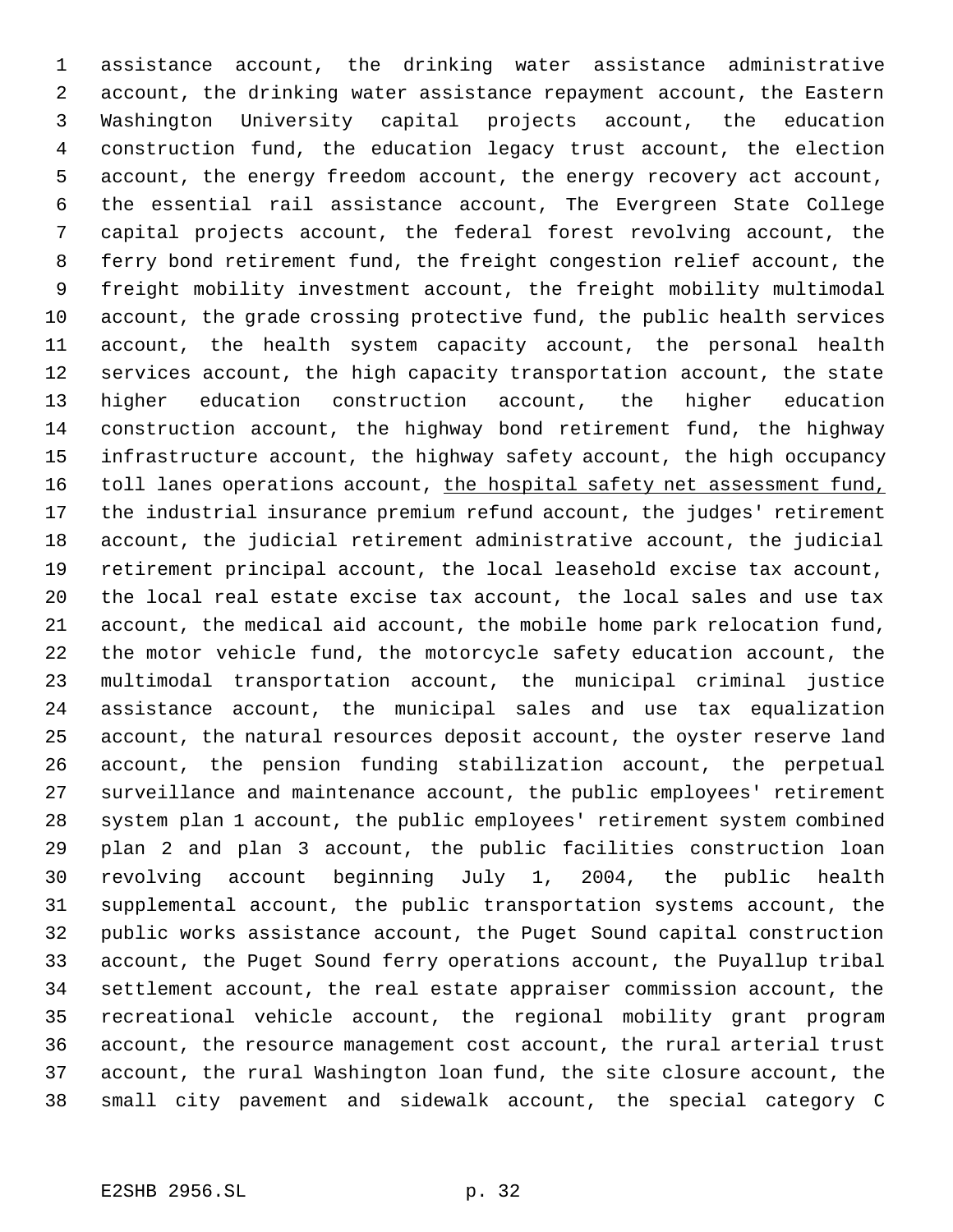account, the special wildlife account, the state employees' insurance account, the state employees' insurance reserve account, the state investment board expense account, the state investment board commingled trust fund accounts, the state patrol highway account, the state route number 520 corridor account, the supplemental pension account, the Tacoma Narrows toll bridge account, the teachers' retirement system plan 1 account, the teachers' retirement system combined plan 2 and plan 3 account, the tobacco prevention and control account, the tobacco settlement account, the transportation 2003 account (nickel account), the transportation equipment fund, the transportation fund, the transportation improvement account, the transportation improvement board bond retirement account, the transportation infrastructure account, the transportation partnership account, the traumatic brain injury account, the tuition recovery trust fund, the University of Washington bond retirement fund, the University of Washington building account, the urban arterial trust account, the volunteer firefighters' and reserve officers' relief and pension principal fund, the volunteer firefighters' and reserve officers' administrative fund, the Washington fruit express account, the Washington judicial retirement system account, the Washington law enforcement officers' and firefighters' system plan 1 retirement account, the Washington law enforcement officers' and firefighters' system plan 2 retirement account, the Washington public safety employees' plan 2 retirement account, the Washington school employees' retirement system combined plan 2 and 3 account, the Washington state health insurance pool account, the Washington state patrol retirement account, the Washington State University building account, the Washington State University bond retirement fund, the water pollution control revolving fund, and the Western Washington University capital projects account. Earnings derived from investing balances of the agricultural permanent fund, the normal school permanent fund, the permanent common school fund, the scientific permanent fund, and the state university permanent fund shall be allocated to their respective beneficiary accounts. All earnings to be distributed under this subsection (4) shall first be reduced by the allocation to the state treasurer's service fund pursuant to RCW 43.08.190.

(5) In conformance with Article II, section 37 of the state